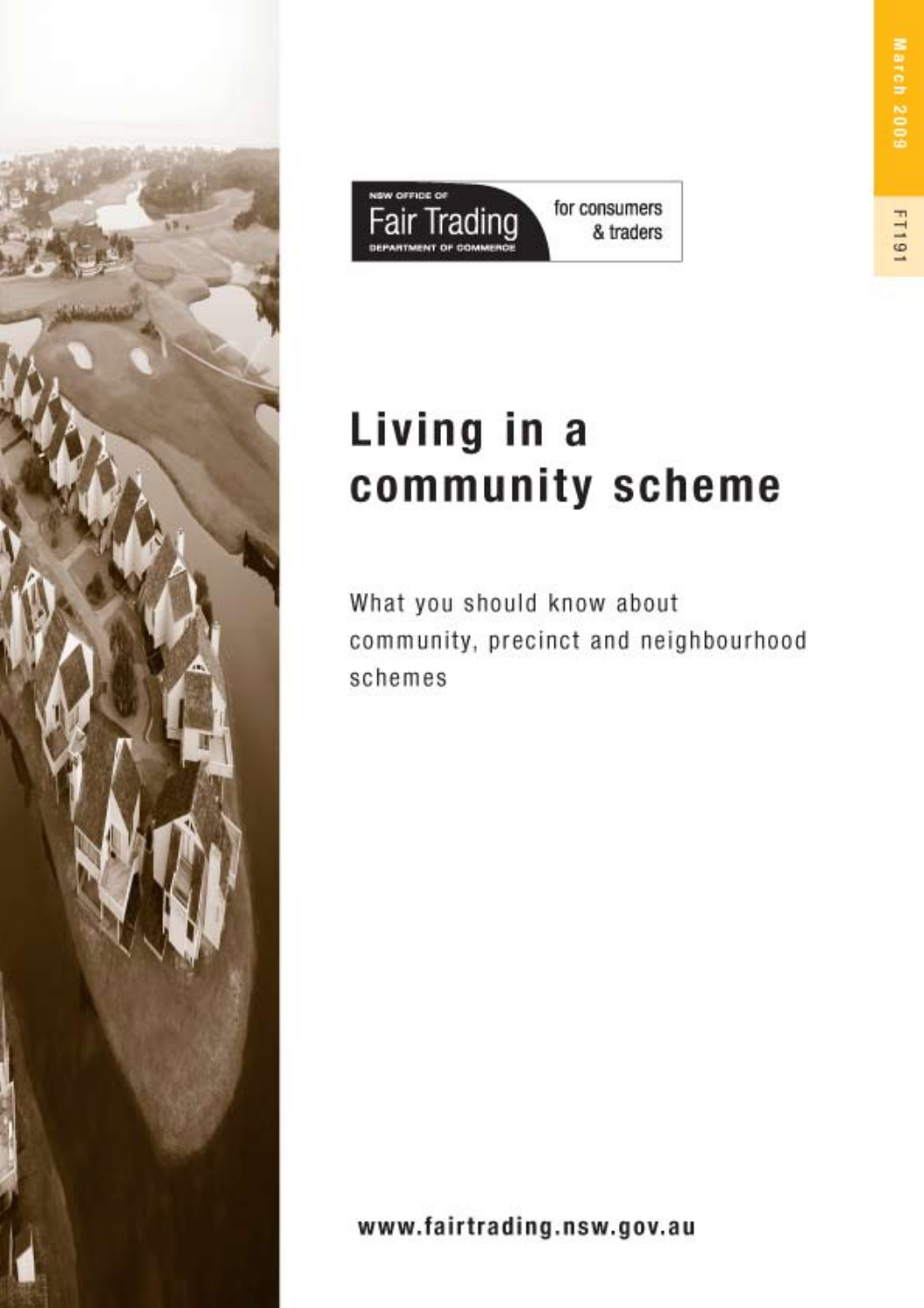#### ISBN 0 7347 6005 1

This publication can be viewed or printed from the Publications page of our website at www.fairtrading.nsw.gov.au

#### **Disclaimer**

This publication is a plain language guide to your rights and responsibilities. It must not be relied on as legal advice. For more information please refer to the appropriate legislation or seek independent legal advice.

#### **Copyright**

You may copy, distribute, display, download and otherwise freely deal with this information provided you attribute the Office of Fair Trading as the owner. However, you must obtain permission from the Office of Fair Trading if you wish to 1) modify, 2) charge others for access, 3) include in advertising or a product for sale, or 4) obtain profit, from the information.

Important: For full details, see the Office of Fair Trading's copyright policy at http://www.fairtrading.nsw.gov.au/copyright.html or email publications@oft.commerce.nsw.gov.au

© State of New South Wales through the Office of Fair Trading.

Revised March 2009

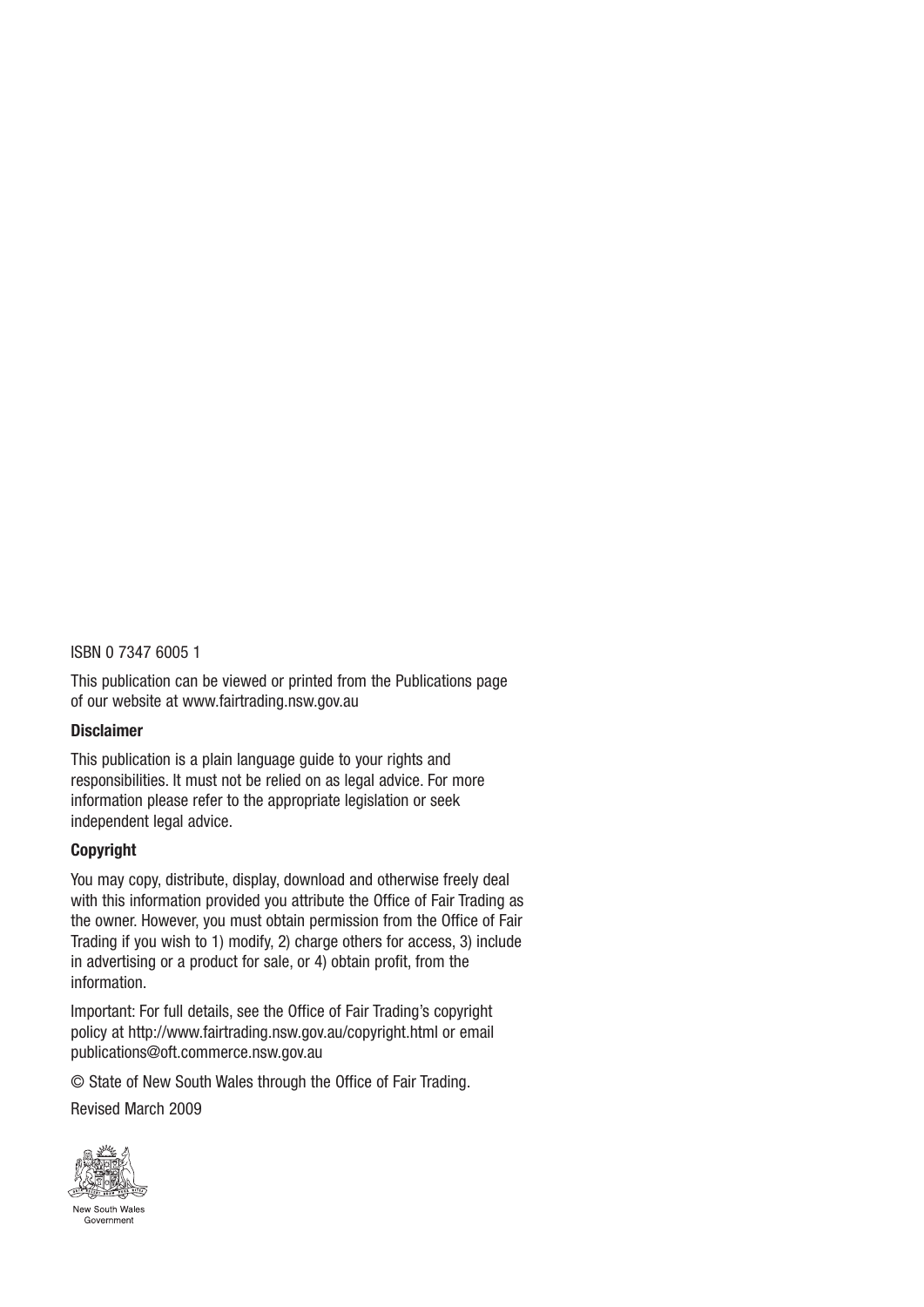## **Contents**

## **Checklist**

## **Introduction**

| What is the NSW legislation covering                                    |    |
|-------------------------------------------------------------------------|----|
| community schemes?                                                      | 3  |
| Relationship with strata schemes legislation                            | 3  |
| The role of the NSW Office of Fair Trading                              | 3  |
| 1. How does an association start?                                       |    |
| <b>Definitions</b>                                                      | 4  |
| The initial period                                                      | 4  |
| First Annual General Meeting (AGM)                                      | 5  |
| 2. Meetings of the association                                          |    |
| <b>Definitions</b>                                                      | 7  |
| Annual General Meetings (AGMs)                                          | 7  |
| Special general meetings                                                | 7  |
| How to put a motion on the agenda                                       | 7  |
| Notice of general meetings                                              | 7  |
| Chairperson to preside                                                  | 8  |
| Quorum                                                                  | 8  |
| Amending motions                                                        | 8  |
| Motions out of order                                                    | 8  |
| Persons entitled to vote at general meetings                            | 8  |
| Proxies                                                                 | 9  |
| Counting votes on motions                                               | 9  |
| Voting rights of original proprietor                                    | 9  |
| Adjournment of meetings                                                 | 9  |
| 3. Executive committee of<br>an association                             |    |
| Executive of association with three members<br>or fewer                 | 10 |
| Executive of association with four members<br>or more                   | 10 |
| Who is eligible for election to the community<br>or precinct executive? | 10 |
| Who is eligible for election to the neighbourhood<br>executive?         | 10 |

|                                                                                       | Meetings of the executive                                            | 11 |
|---------------------------------------------------------------------------------------|----------------------------------------------------------------------|----|
|                                                                                       | Executive members can be paid                                        | 11 |
|                                                                                       | 4. Community managing agents                                         |    |
|                                                                                       | Appointment                                                          | 12 |
|                                                                                       | 5. The responsibilities of<br>an association                         |    |
|                                                                                       | Books and records the association must keep                          | 13 |
|                                                                                       | Insurance the association must have                                  | 15 |
|                                                                                       | Levies and the administrative and sinking fund                       | 15 |
|                                                                                       | 6. Getting information from the<br>community or precinct association |    |
|                                                                                       | What is a section 26 certificate?                                    | 17 |
|                                                                                       | How to get a section 26 certificate                                  | 17 |
|                                                                                       | How to inspect the records of an association                         | 17 |
| 7. A guide to solving disputes in a<br>community, precinct or neighbourhood<br>scheme |                                                                      |    |
|                                                                                       |                                                                      |    |
|                                                                                       | Step 1 Talk about it                                                 | 18 |
|                                                                                       | Step 2 Mediation                                                     | 18 |
|                                                                                       | Step 3 Notice to comply with a by-law                                | 18 |
|                                                                                       | Step 4 Orders by an Adjudicator                                      | 18 |
|                                                                                       | Step 5 A hearing before the Tribunal                                 | 19 |
|                                                                                       | How to contact the Office of Fair Trading                            | 19 |
|                                                                                       | How do you apply for assistance in the event<br>of a dispute?        | 19 |
|                                                                                       | Can you appeal a decision by the Tribunal?                           | 19 |
|                                                                                       | 8. Where to get more information                                     | 20 |
|                                                                                       | Office of Fair Trading                                               | 20 |
|                                                                                       | <b>Other Agencies</b>                                                | 20 |
|                                                                                       | <b>Dictionary</b>                                                    | 22 |
|                                                                                       | Appendix (a)<br>The management statement                             | 24 |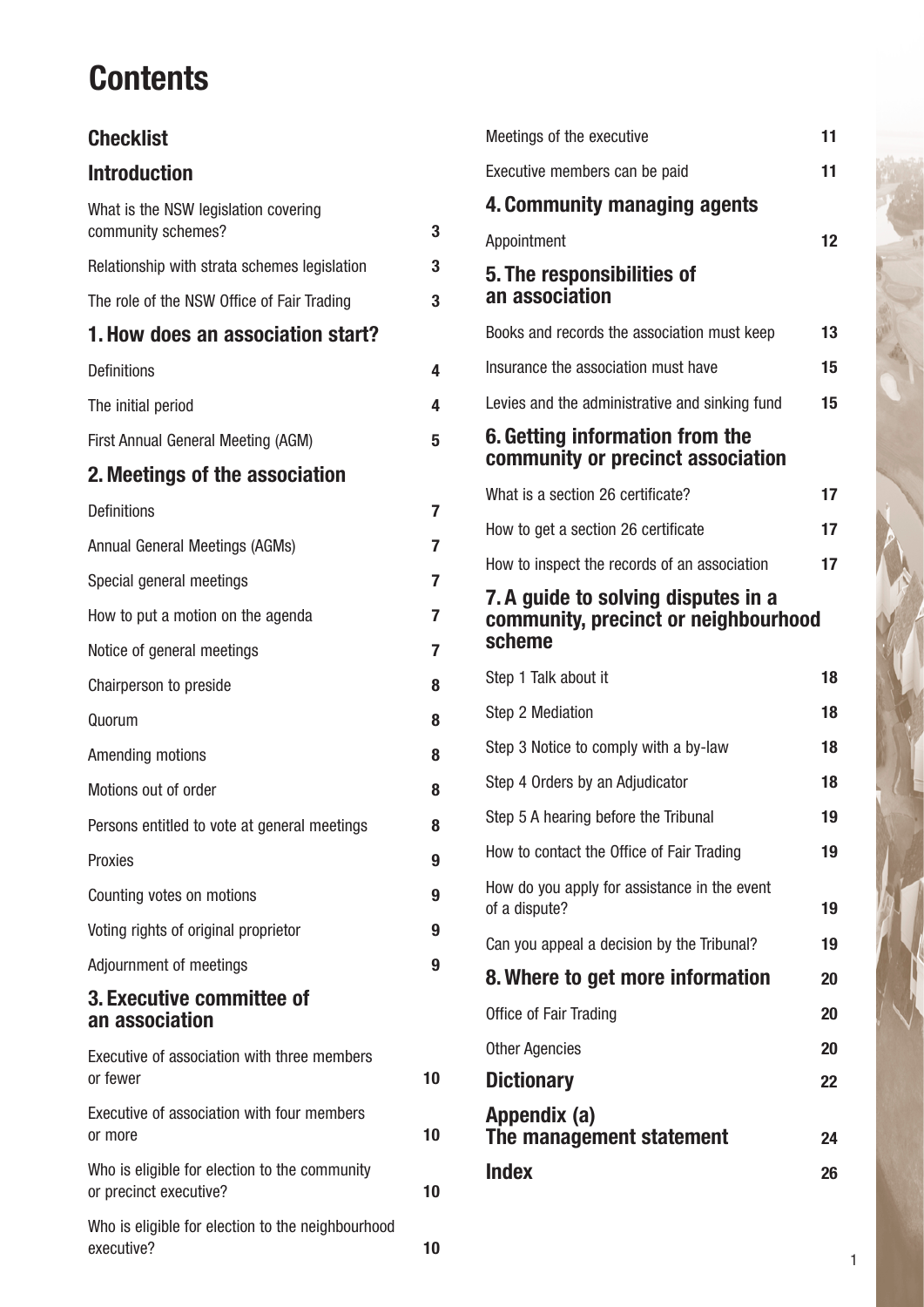## **Checklist**

### **How much do you know about your rights and responsibilities?**

Do you:

| know how to have a motion included on the AGM Agenda?               |
|---------------------------------------------------------------------|
| I understand how much power the executive committee has?            |
| know who is eligible for election to the executive committee?       |
| know what by-laws are and how they are made or changed?             |
| $\perp$ know that the Chairperson does not have a casting vote?     |
| $\perp$ know what the management statement is?                      |
| know that meetings can be adjourned?                                |
| know how to enforce the by-laws?                                    |
| J understand how the managing agent is appointed and dismissed?     |
| $\Box$ want to know how to resolve disputes in your scheme?         |
| $\perp$ know that certain conditions apply to a proxy?              |
| know how to inspect the association's records?                      |
| know what records the association has to have?                      |
| I know what is restricted property?                                 |
| know what insurances are compulsory?                                |
| I know how levies are set and what happens if you don't pay them?   |
| understand the effect of decisions made by the executive committee? |
|                                                                     |

**If you can't say yes to questions like these, you need to read this guide.**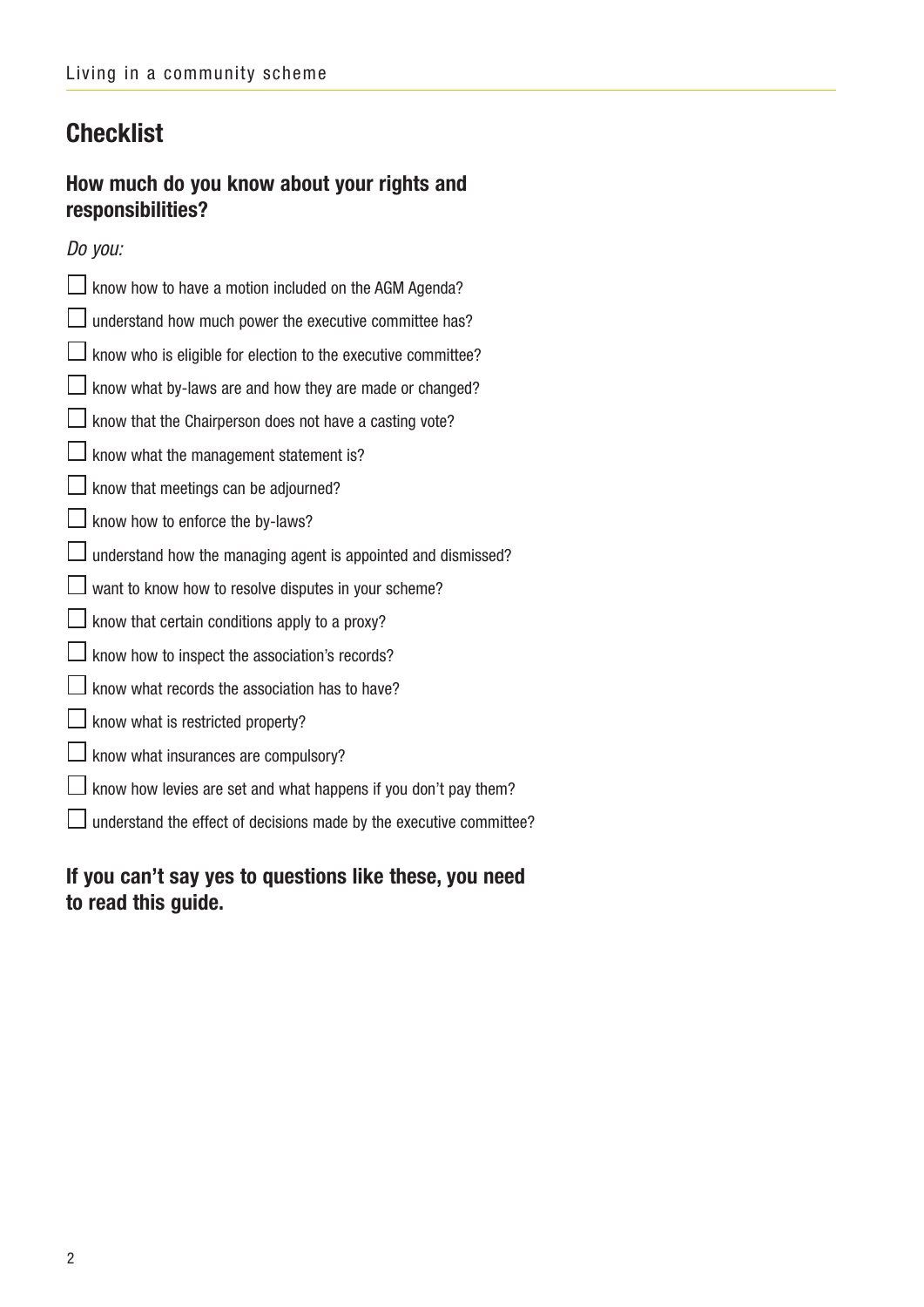## **Introduction**

This community schemes booklet has been prepared as a useful resource for the management of community, precinct and neighbourhood schemes in NSW. It will also provide important information to people with an interest in community, precinct and neighbourhood schemes.

There are approximately 350 community schemes and 900 neighbourhood schemes in New South Wales. The schemes range from rural subdivisions with irrigation channels as association property to large closed communities with private roads, high security and extensive recreational facilities such as marinas and golf courses.

### **What is the NSW legislation covering community schemes?**

The Community Land Development Act 1989, facilitates the subdivision and development of land with shared property. It deals with plan requirements, plan registration, changes to the subdivision and dealings with the lots. Land and Property Information within the Department of Lands administers this Act.

The Community Land Management Act (1989) provides:

• a system for the management of community schemes, precinct schemes and neighbourhood schemes established by the subdivision of land under the Community Land Development Act 1989.

This includes:

- the management of funds and books of accounts
- the holding of meetings of the association and executive
- the responsibilities of an association to maintain association property and take out insurance
- the administration of the requirements of the management statement
- a system for settling disputes in community, precinct and neighbourhood schemes, including those in the day-to-day management and compliance with requirements of the management statement.

### **Relationship with strata schemes legislation**

The Community Land Development Act and the Community Land Management Act is modelled on the Strata Schemes (Freehold Development) Act 1973 and the Strata Schemes Management Act 1996.

Many parallels exist between these pieces of legislation, which is appropriate given that strata legislation has been developed and refined since its introduction in 1961.

### **The role of the NSW Office of Fair Trading**

The NSW Office of Fair Trading provides information and help on management and dispute resolution under the Community Land Management Act. Fair Trading also provides a mediation service for disputes before they are referred to a community schemes adjudicator or the Consumer, Trader & Tenancy Tribunal.

#### **Please note**

Community schemes adjudicators and the Consumer, Trader & Tenancy Tribunal have powers under the Community Land Management Act 1989 to consider applications for orders for settlement of a scheme dispute or complaint.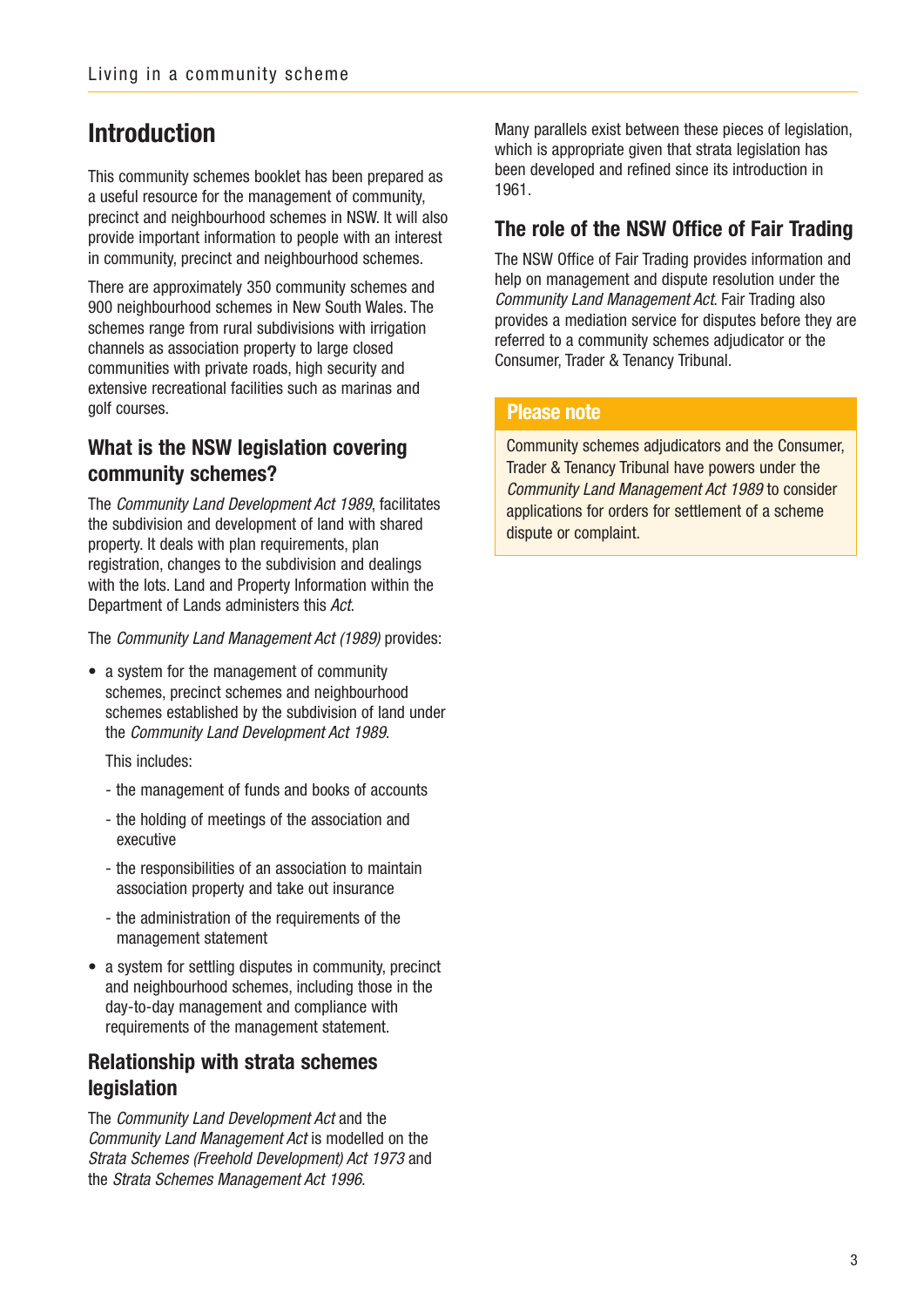## **1. How does an association start?**

A community, precinct or neighbourhood association starts when a community plan, precinct plan or neighbourhood plan is registered by the Department of Lands, Land and Property Information Division as a deposited plan. In most cases, the builder or developer will be the only member of the association at this initial stage. As lots are sold or again subdivided, membership increases.

Part of the plan is a key document called a management statement. The management statement includes by-laws, plans and other particulars which detail the way in which the scheme will operate. For a detailed list of what must and must not be included in the management statement for community, neighbourhood and precinct schemes, see Appendix (a) of this document, beginning on page 24.

### **Definitions**

#### **Community association**

A corporation constituted under s.25 of the Community Land Development Act and known as 'Community Association D.P. No. X'.

#### **Precinct association**

A corporation constituted under s.25 of the Community Land Development Act and known as 'Precinct Association D.P. No. X'.

#### **Neighbourhood association**

A corporation constituted under s.25 of the Community Land Development Act and known as 'Neighbourhood Association D.P. No. X'.

(Note: A community association, neighbourhood association or precinct association is not a corporation within the meaning of the Corporations Law).

The members of community associations are:

- the proprietors of development lots that are not subsidiary schemes
- the precinct association
- the neighbourhood association
- the strata corporation. [Mgt.s.5(2)]

The members of precinct associations are:

- the proprietors of development lots that are not subsidiary schemes
- the neighbourhood association
- the strata corporation. [Mgt.s.6(2)]

The members of neighbourhood associations are the proprietors of the neighbourhood lots. [Mgt.s.7(2)]

Original proprietor - is the owner of the scheme when the plan is registered and is usually the builder or developer.

### **The initial period**

In all schemes managed under the Act, the initial period begins when the plan is registered. The initial period ends at different times for different schemes:

- Neighbourhood and strata schemes ends when onethird of the total unit entitlements has been sold
- Precinct and community schemes ends when onethird of the total unit entitlements are changed to neighbourhood or strata schemes, which are out of their initial periods.

### Restrictions on associations during the initial period

During the initial period an association must not:

- incur a debt for more than is set aside in its funds to repay it
- borrow money or give securities
- change or cancel the by-laws or make additional by-laws to create restricted property. [Mgt.s.23(1)]

### Additional restrictions on neighbourhood associations during the initial period

During the initial period the neighbourhood association must not:

- give a lease of neighbourhood property
- create an easement burdening or restricting use of any land in the scheme
- release an easement, or a restriction on the use of land, that benefits neighbourhood property
- dedicate association property
- sell neighbourhood property, except to a resuming authority
- erect a structure on neighbourhood property
- subdivide or create neighbourhood property. [Mgt.s.23(2)]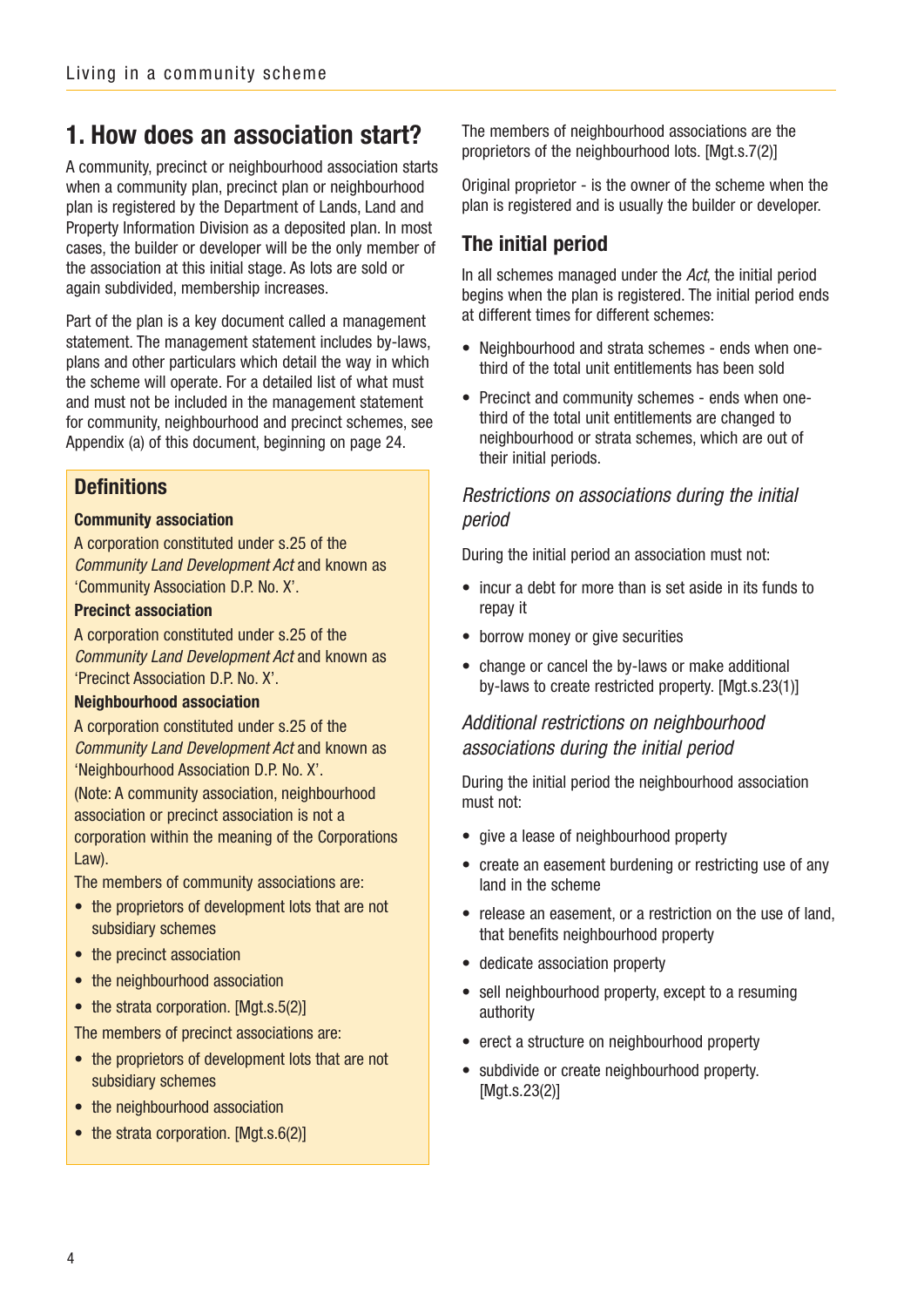#### Restrictions on a developer in the initial period

During the initial period, a developer may not:

- convert a neighbourhood lot to association property
- subdivide a neighbourhood lot. [Mgt.s.23(3)].

### How to have a restriction imposed in the initial period released, changed or cancelled

During the initial period, an association or developer can apply to the Consumer, Trader & Tenancy Tribunal for an order to release, change or cancel a restriction about the initial period. [Mgt.s.23(4)]

#### What happens if a restriction is not obeyed?

If restrictions are not obeyed, the original proprietor is liable for any debt or loss of an association. Also, the original proprietor is liable for any loss suffered by a member of an association. [Mgt.s.23(5)&(6)]

### Appointing managing agents in the initial period (see chapter 4 for general information about agents).

The appointment of a licensed managing agent by a community association or a precinct association during the initial period is limited to 2 years. The appointment may be terminated at the first Annual General Meeting (AGM) if there is reasonable cause for the termination. [Mgt.s.50(4) & (5)]

The appointment of a licensed managing agent for a neighbourhood association during the initial period ends at the first annual general meeting, unless ratified at that meeting. [Mgt.s.50(6)]. The neighbourhood association must inform the managing agent (before making the appointment) that the appointment would end at the first AGM unless ratified at that meeting. [Mgt.s.50(8)]

#### Service agreements entered in the initial period

An association can make an agreement with a person for services or recreational facilities. If the agreement is made in the initial period it will end at the first Annual General Meeting unless it is disclosed in the management statement before any lots are sold, or the agreement is ratified at the first AGM. (Note: this does not refer to agreements with a public authority or to services of a managing agent). [Mgt.s. 24]

### **First Annual General Meeting (AGM)**

#### Convening the first AGM

The original proprietor must hold the association's first AGM within two months of the end of the initial period. There can be a penalty of \$1100 if this is not done. [Mgt.s.9]

#### Distribution of books and documents

At the first AGM, the original proprietor must give the association:

- all plans, specifications, certificates, diagrams, policies of insurance and other documents about the scheme
- any agreements entered into by the original proprietor about the construction, preparation or maintenance of association property
- a copy of any development contract
- a copy of the diagram showing the situation of service lines for such things as supply of water, gas, or electricity; airconditioning ducts; sewerage and drainage services; telephone, radio or telephone lines
- the certificate of title for the association property
- the accounting records and the latest financial statement. [Mgt.s.9(3)]

#### Voting rights of original proprietor

The following applies to the first AGM of a community or precinct association:

- if you are the original proprietor and still own community development lots or precinct development lots which account for one-half or more of the total unit entitlements for the scheme, and a vote by poll or special resolution is called, the value of your vote is reduced to one-third of your unit entitlements. Fractions are ignored. [Mgt. Schedule 5, clauses 12(6) & 26(6)]
- election of the executive if you are the original proprietor and still own development lots which equal one-half or more of the total number of community development lots and former community development lots for the scheme; or one-half or more of the total number of precinct development lots and former precinct development lots for the scheme, you are entitled only to one-third of the number of votes you would usually have. Fractions are ignored. [Mgt. Schedule 5, clauses 11(2), 25(2)]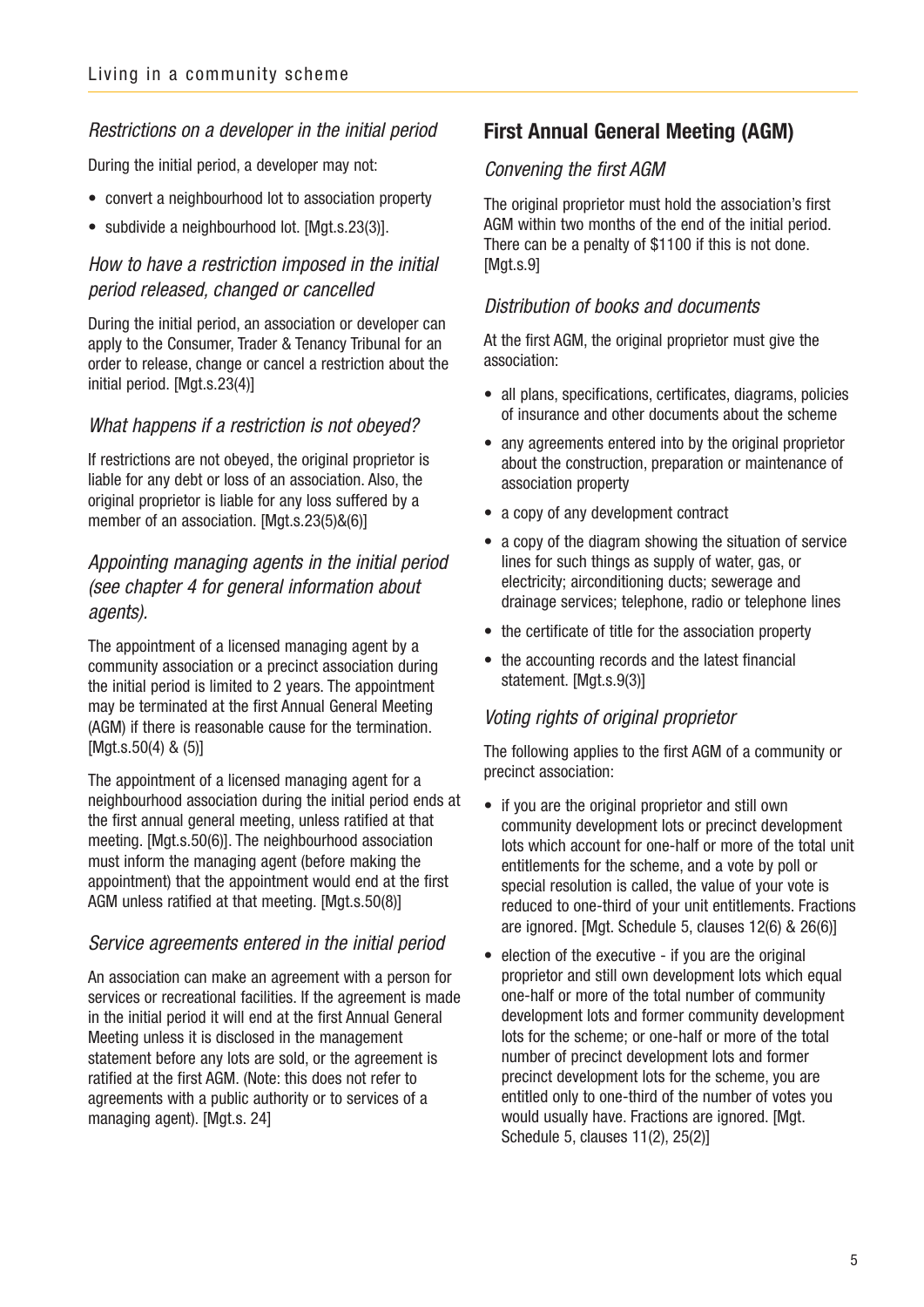The following applies to the first AGM of a neighbourhood association:

- if you are the original proprietor and still own neighbourhood lots which account for one-half or more of the total unit entitlements for the scheme, and a vote by poll or special resolution is called, the value of your vote is reduced to one-third of your unit entitlements. Fractions are ignored. [Mgt. Schedule 5, clause 40(4)]
- election of the executive if you are the original proprietor and own one-half or more of the neighbourhood lots, your vote is reduced to one-third of the number of votes you would usually have. Fractions are ignored. [Schedule 5, clause 39(2)]

#### Failure to hold the first AGM

If the original proprietor does not hold the first AGM, an adjudicator may appoint a person to hold the meeting. If you are an association, a member of an association or a mortgagee or covenant chargee of a development lot, neighbourhood lot or strata lot you may make application to an adjudicator for this order. [Mgt.s.11(1)]

As long as the set agenda is used, the first AGM is valid even if it is called or held after the fixed time. [Mgt.s.10(1)(b)]. The set agenda includes the following:

- insurance cover
- levies and financial statements
- the election of executive members
- ratification of service agreements
- appointment of a community managing agent
- restricted matters
- by-laws
- accounting records
- revised Schedule of unit entitlements (Note: this agenda item only applies to community schemes and neighbourhood schemes that are not part of a community scheme). [Mgt. Schedule 5, clauses 3, 17 & 31]

#### Failure to form an executive committee

If the first AGM is held but an executive is not appointed, a subsidiary body within a community or precinct scheme, or the proprietor, mortgagee or covenant chargee of a development lot, neighbourhood lot or strata lot can make application to the adjudicator for an order to appoint a person to hold a general meeting to elect the executive. [Mgt.s.11(2)]

### Failure to elect executive committee officers

If an executive has been elected at the first AGM but no office bearers have been appointed, a subsidiary body within a community or precinct scheme, or the proprietor, mortgagee or covenant chargee of a development lot, neighbourhood lot or strata lot can make application to the adjudicator for an order to appoint a person to hold an executive meeting to elect the officers. [Mgt.s.11(3)].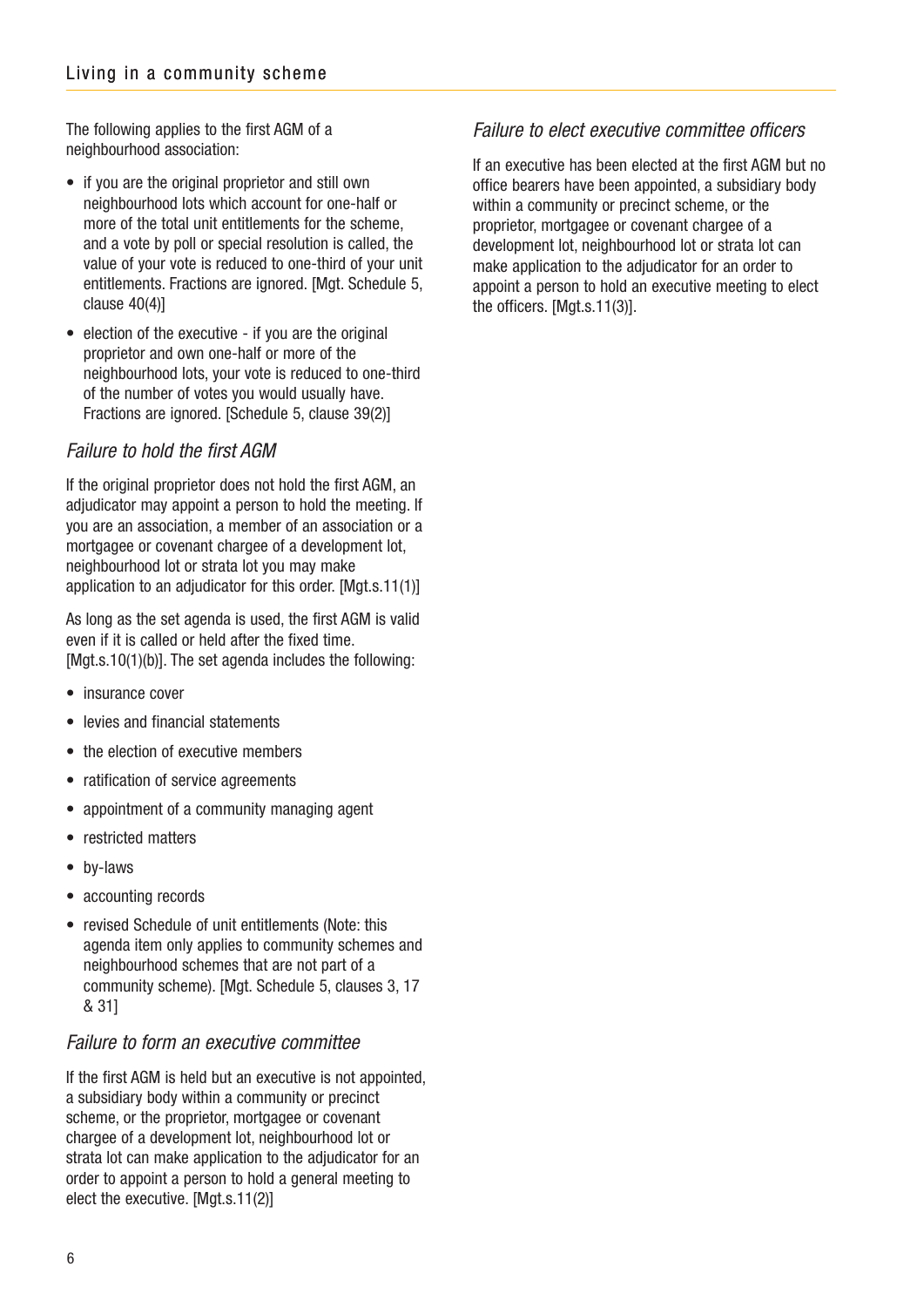## **2. Meetings of the association**

#### **Definitions**

#### **General meeting**

An Annual General Meeting, other than the first AGM, or a special general meeting of the association.

#### **Special general meeting**

A meeting that is not an AGM.

#### **Annual General Meetings (AGMs)**

After the first AGM, the next AGM must be held between 11 and 13 months after the date of the first AGM. [Mgt. Schedule 6, clauses 2, 22 & 42]

### **Special general meetings**

Any meeting of an association that is not an AGM is called a special general meeting. [Mgt. Schedule 6, clauses 1, 21 & 41]. These meetings can be held when necessary during the year (eg. to change, cancel or make by-laws, or change the management statement).

There are a number of ways to convene special or general meetings:

- by majority vote of the executive
- the secretary may convene a meeting at any time before the first AGM
- if persons entitled to vote and who together hold at least one-quarter of the total unit entitlements, give a written notice to the Secretary asking for the meeting to be held. If the Secretary is away, the notice can be given to another executive member. Proprietors of community and precinct development lots and former development lots that are now a subsidiary scheme, can sign the notice. The subsidiary scheme needs authority of an ordinary resolution before signing the notice. [Mgt. Schedule 6, clauses 3, 23 & 43]

### **How to put a motion on the agenda**

Any person entitled to vote at a general meeting can ask for a motion to be put on the agenda for a general meeting. Written notice must be given to the secretary. The secretary must put the motion on the agenda for the next general meeting. [Mgt. Schedule 6, clauses 18, 38 & 58]

#### **Notice of general meetings**

Notice of a general meeting must:

- have a motion to confirm the minutes of the last general meeting
- include other motions (if any) to be considered at the meeting, plus an explanation of the reason for the motion and an estimate of cost, if it involves spending money
- clearly show which motions need a special or unanimous resolution
- state which motion involves an amendment of the management statement or development contract
- have a copy of the minutes of the last general meeting attached for members who have not been given a copy before
- state the requirements of the Act for a quorum
- if the meeting has been called to elect the executive committee, have a motion for the election of the executive
- state that a vote by a mortgagee or covenant chargee of a development lot or neighbourhood lot has priority over a vote by the proprietor of the lot
- state that a member cannot vote if levies and any other money due is in arrears
- state that voting and other rights of a member, who is not a subsidiary body or other corporation, can only be done in person or by proxy
- state that voting and other rights of a member, who is a corporation other than a subsidiary body, can only be done by the company nominee in person or by proxy
- state that voting and other rights by a subsidiary body can only be done by proxy
- where the addressee of the notice is the first mortgagee or a covenant chargee of a lot - state the name of the proprietor of the lot, the address of the lot and the place where the meeting is to be held. [Mgt. Schedule 6, clauses 4, 6, 24, 26, 44 & 46]

#### Additional items for annual general meetings

In addition to the above items, if the meeting is an AGM, the notice:

- must have a copy of the financial statement of the association for that year
- must have a motion for accepting the financial statements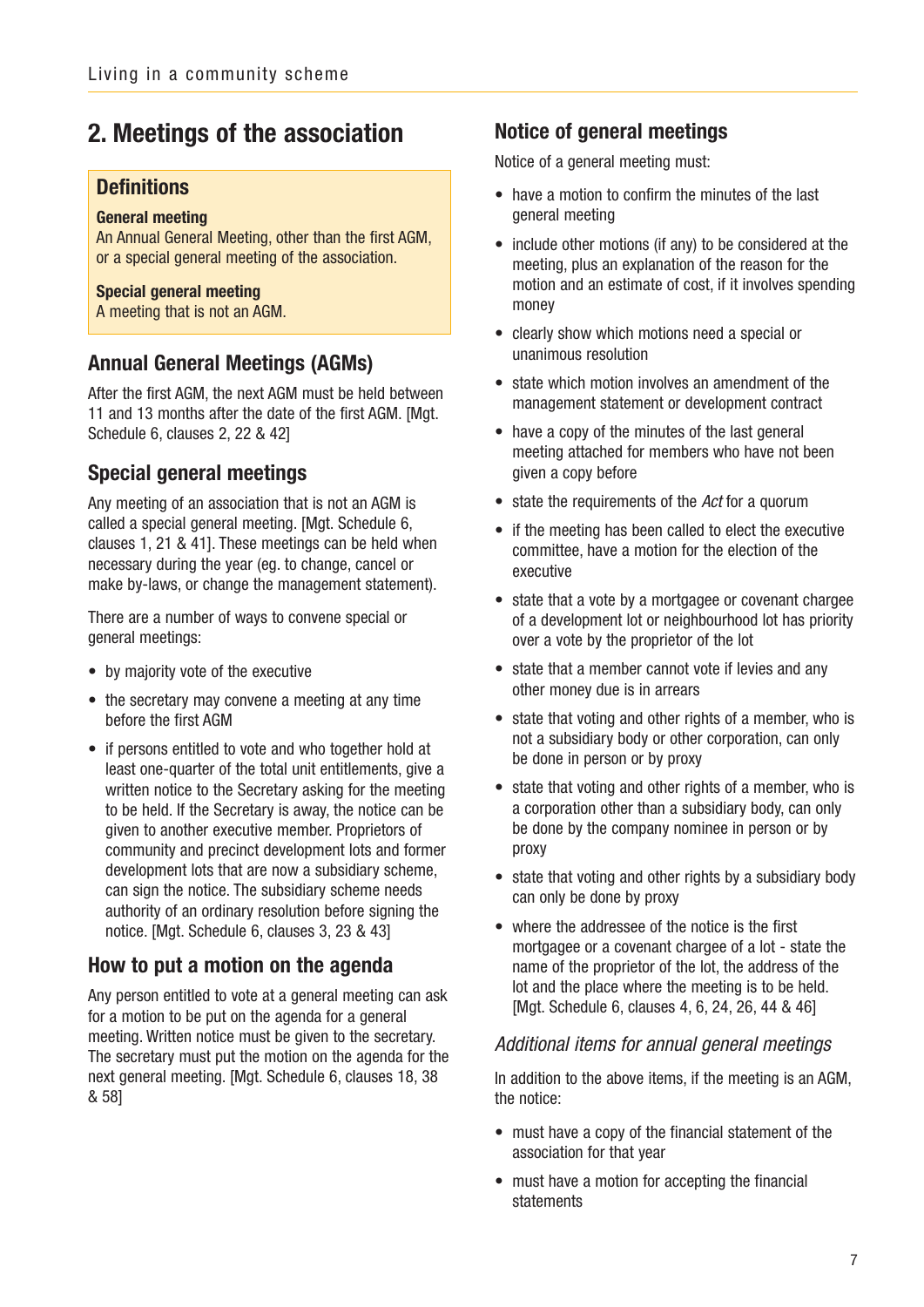- must have information about all insurance policies held by the association
- must have, if it is a community association AGM, a motion to consider appointing an auditor and taking out insurance for executive office bearers liability and/or misappropriation of money or property of the association [Mgt. Schedule 6, clauses 5, 25 & 45].
- must have a motion to decide the number of the members of the executive committee [Mgt.s.28]
- must have a motion for the election of the executive [Mgt.s.28]
- may include in the case of a community association or neighbourhood scheme (not being part of a community scheme) - a motion to consider whether a revised schedule of unit entitlements should be registered under section 30 of the Community Land Development Act.

### Who is given a notice of the meeting

Notices must be given to each member of the association, as shown on the roll. Notice need only be given to a first mortgagee or covenant chargee if a motion requires a special or unanimous resolution. The time for giving notice of the meeting is different for each scheme. Unless the management statement fixes a shorter period of notice, the notice should allow these times:

- for a community association meeting notice must be given at least 21 days before the meeting if the scheme includes a precinct scheme, or 14 days if it does not [Mgt. Schedule 6, clause 4(2)]
- for a precinct association meeting notice must be given at least 14 days before the meeting [Mgt. Schedule 6, clause 24(2)]
- for a neighbourhood association meeting notice must be given at least seven days before the meeting. [Mgt. Schedule 6, clause 44(2)]

### **Chairperson to preside**

If the chairperson is present he or she must preside at all general meetings. If the chairperson is away, the people who are at the meeting and entitled to vote must elect someone to chair that meeting only. The person elected must be entitled to vote. [Mgt. Schedule 6 Clauses 11, 31 & 51]. The chairperson does not have a casting vote.

### **Quorum**

There must be a quorum at a general meeting before any motion (including the election of an executive) can be voted on. A quorum is:

- (a)more than one-quarter of the people entitled to vote, or
- (b)people entitled to vote holding more than one-quarter of the total unit entitlements.

If there is more than one member of the association and the quorum calculated under (a) or (b) is less than two persons, the quorum shall be two persons entitled to vote on the motion. [Mgt. Schedule 6, clauses 10, 30 & 50]

If a quorum has not assembled within 30 minutes of a matter rising for consideration, the meeting must be put off for at least seven days. The person presiding sets the date and time for the adjourned meeting. Notice of the time and place for the adjourned meeting must be served on the members of the association at least one day before the meeting. If there is no quorum within 30 minutes of the time fixed for the adjourned meeting, it can go ahead. The quorum is then the people present and proxies who are entitled to vote. [Mgt. Schedule 6, clauses 10A, 30A & 50A]

### **Amending motions**

Only motions on the agenda issued with the notice for a meeting can be voted on, but motions on the agenda may be amended at the meeting. A person who is entitled to vote at the meeting may ask for a motion to be amended. [Mgt. Schedule 6, clauses 6(3), 26(3) & 46(3)]

### **Motions out of order**

At a general meeting the chairperson may rule that a motion is out of order if:

- a person not entitled to vote moves a motion or nominates a candidate for election to the executive committee [Mgt. Schedule 6, clauses 7(1), 27(1) & 47(1)]
- it would conflict with the Act, a management statement or the by-laws under a strata scheme, or would be unlawful or not enforceable if passed [Mgt.] Schedule 6, clauses 12, 32 & 52]
- proper notice of the meeting was not given. [Mgt. Schedule 6, clauses 6(3), 26(3) & 46(3)]

### **Persons entitled to vote at general meetings**

At a general meeting of a community and precinct association, voting rights can be exercised: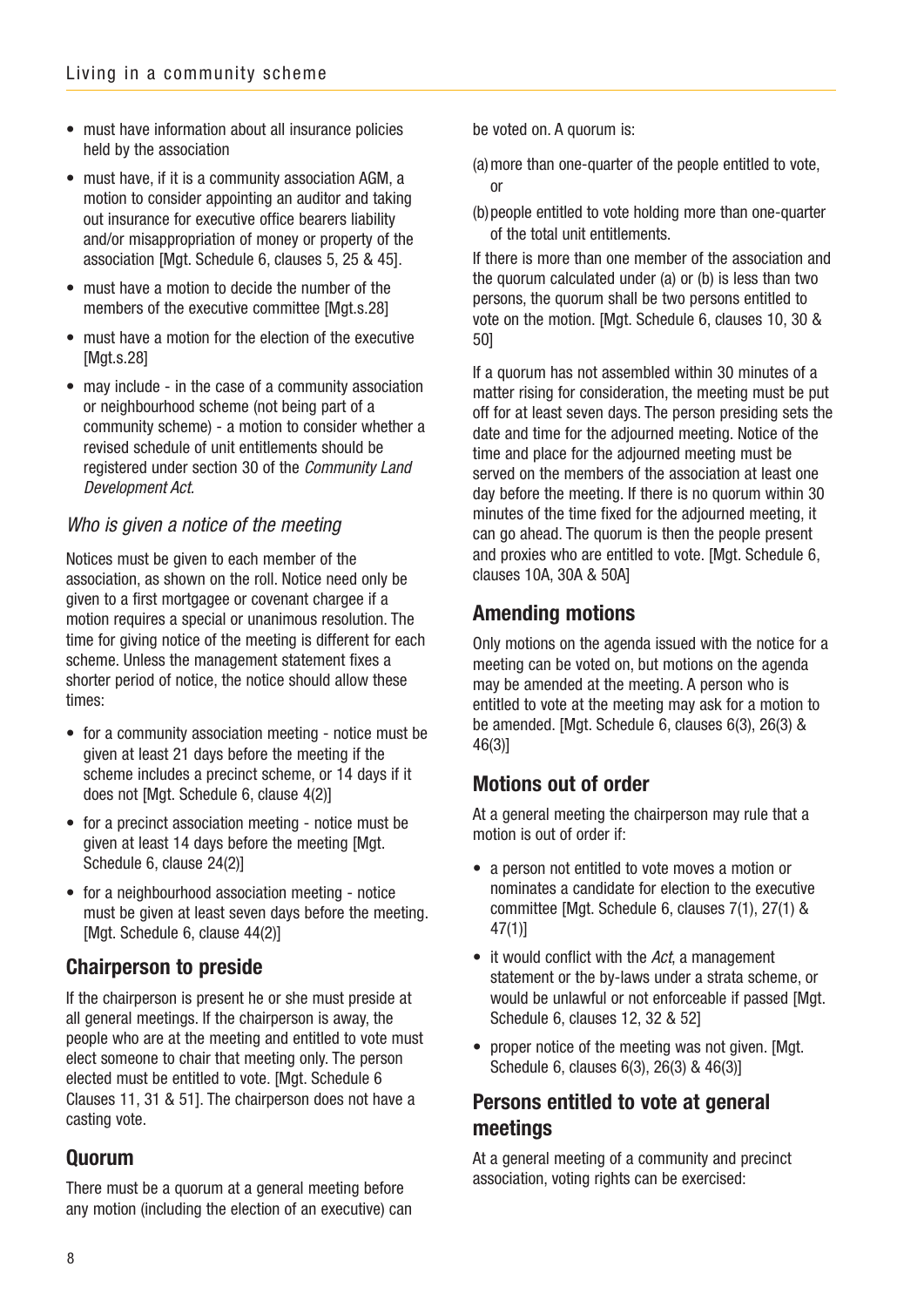- by each member of the community or precinct association shown on the roll - in person or by proxy
- by a subsidiary body shown on the roll only by proxy
- by joint first mortgagees or joint covenant chargees shown on the roll - only by proxy (who may be one of them) appointed by all of them jointly
- by a proprietor, first mortgagee or covenant chargee of a development lot shown on the roll and that is not a corporation - in person or by proxy
- by a proprietor, mortgagee or covenant chargee of a development lot that is a corporation - by the company nominee shown on the roll in person or by proxy. [Mgt. Schedule 6, clauses 8 & 28]

At a general meeting of a neighbourhood association, voting rights can be exercised:

- by a proprietor, first mortgagee or covenant chargee of a neighbourhood lot shown on the roll and that is not a corporation - in person or by proxy
- by a proprietor, mortgagee or covenant chargee of a development lot that is a corporation - by the company nominee shown on the roll in person or by proxy. [Mgt. Schedule 6, clause 48]

A member of an association cannot vote if levies and any other money owed to an association is in arrears, except on motions requiring a unanimous resolution. [Mgt. Schedule 6, clauses 8(8), 28(8) & 48(8)]

### **Proxies**

A valid proxy must be on the form approved under the Act. Proxies must be dated and be given to the secretary before or at the meeting. A proxy form can be sent by facsimile. These conditions apply to a proxy:

- if the proxy is limited to how he/she should vote, a vote by the proxy that does not observe the limitation is invalid
- it has effect for the period specified in the proxy (being not more than 12 months or for two consecutive AGMs, whichever is the greater)
- it has no effect if the person who gave the proxy attends the meeting and votes in person
- the most recent proxy is valid. [Mgt. Schedule 6, clauses 9,29 & 49]

### **Counting votes on motions**

The number of votes cast for or against the motion decides a motion at a general meeting.

Most decisions can be made by a simple majority vote, but sometimes a special or unanimous resolution is needed.

Even when a simple majority vote only is needed, a poll can be called for. If a poll is demanded, it must be conducted even if the matter has been decided by a simple majority. Under a poll, members' votes have a different value and are worked out by counting the unit entitlements. [Mgt. Schedule 6, clauses 15, 35 & 55]

Some motions need a special resolution, which is one against which not more than one-quarter in value of the votes is cast. The value of the vote is the unit entitlement. [Mgt.s.3]

Some motions need a unanimous resolution. This is where no one at the meeting votes against the motion. [Mgt.s.3]

### **Voting rights of original proprietor**

If you are the original proprietor and still own community development lots or precinct development lots or neighbourhood lots, which account for one-half or more of the total unit entitlements for the scheme, and a vote by poll or special resolution is called, the value of your vote is reduced to one-third of your unit entitlements. Fractions are ignored. [Mgt. Schedule 6 clauses 15(6), 35(6) & 55(4)]

If you are the original proprietor and the motion is for electing the executive and you still own development lots which equal one-half or more of the total number of community development lots and former community development lots for the scheme; or one-half or more of the total number of precinct development lots and former precinct development lots for the scheme; or one-half or more of the neighbourhood lots, you are entitled only to one-third of the number of votes you would usually have. Fractions are ignored. [Mgt.] Schedule 6, clauses 14(2), 34(2) & 54(2)]

### **Adjournment of meetings**

A general meeting can be adjourned for any reason if a motion is passed at the meeting for the adjournment. A general meeting must be adjourned if there is no quorum. The person presiding must set the time and place for the adjourned meeting.

A written notice must be sent to each member of the association at least one day before the meeting. [Mgt. Schedule 6, clauses 10A, 30A & 50A]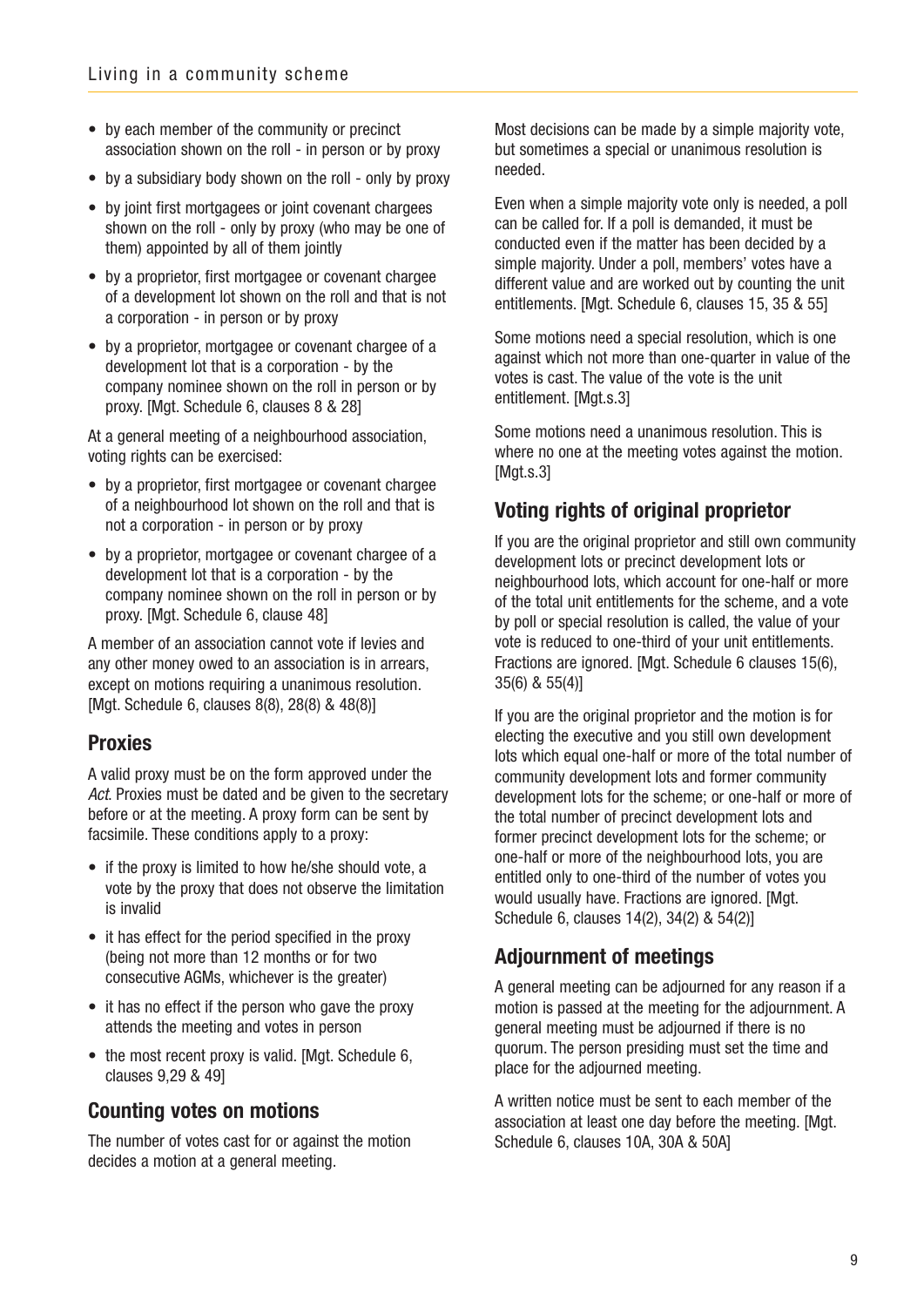## **3. Executive committee of an association**

### **Executive of association with three members or fewer**

The executive committee consists of the nominee of each member of the association that is a subsidiary association or other corporation and each other member of the association. Each member has only one nominee and the nominee cannot be a corporation. Also, the nominee must be eligible for election to the committee.

The committee takes office at the first annual general meeting or at an earlier time if the persons who would form the committee decide.

The committee ceases to hold office when another committee is elected because there has been an increase in the membership of the association. [Mgt.s.27]

### **Executive of association with four members or more**

If membership of an association increases to four or more before the first annual general meeting, the association may elect its executive committee at the first annual general meeting or at an earlier special general meeting called for the purpose.

If membership of an association increases to four or more after the first annual general meeting, the association must call a special general meeting to elect its executive committee.

The executive committee is elected at each annual general meeting and the association decides its size. The number of members cannot be more than the number of members of the association or more than nine. [Mgt.s.28]

### **Who is eligible for election to the community or precinct executive?**

The following persons are eligible:

- a member of the association (other than a subsidiary body or other corporation)
- the only company nominee of a corporation that is a member of the association
- a person who is nominated by a member who is not standing for election

• one person nominated by ordinary resolution of a subsidiary body. The person must be a member of the subsidiary body or its executive. [Mgt.s.29(1)]

Joint proprietors of development lots can only be nominated by:

- a member of the association who is not a joint proprietor of that development lot, or
- a joint proprietor of the development lot who is not a candidate. [Mgt.s.29(2)]

#### Limitations

The following limitations apply:

- a member can nominate themselves if they are NOT a joint proprietor of a development lot and NOT a corporation
- a corporation may not be nominated
- a member can nominate one person only
- no more than one joint proprietor can be nominated. [Mgt.s.29(4)]

### **Who is eligible for election to the neighbourhood executive?**

The following persons are eligible:

- a member of the association (other than a corporation)
- the only company nominee of a corporation that is a member of the association
- a person who is nominated by a member who is not standing for election. [Mgt.s.30(1)]

Joint proprietors can only be nominated by:

- a member of the association who is not a joint proprietor of that lot, or
- a joint proprietor of the lot who is not a candidate for the election. [Mgt.s.30(2)]

#### Limitations

The following limitations apply:

- A member can nominate themselves if they are NOT a joint proprietor and NOT a corporation. [Mgt.s.30(3)]
- A corporation may not be nominated.
- A member can nominate one person only.
- No more than one joint-proprietor of a lot can be nominated. [Mgt.s.30(4)]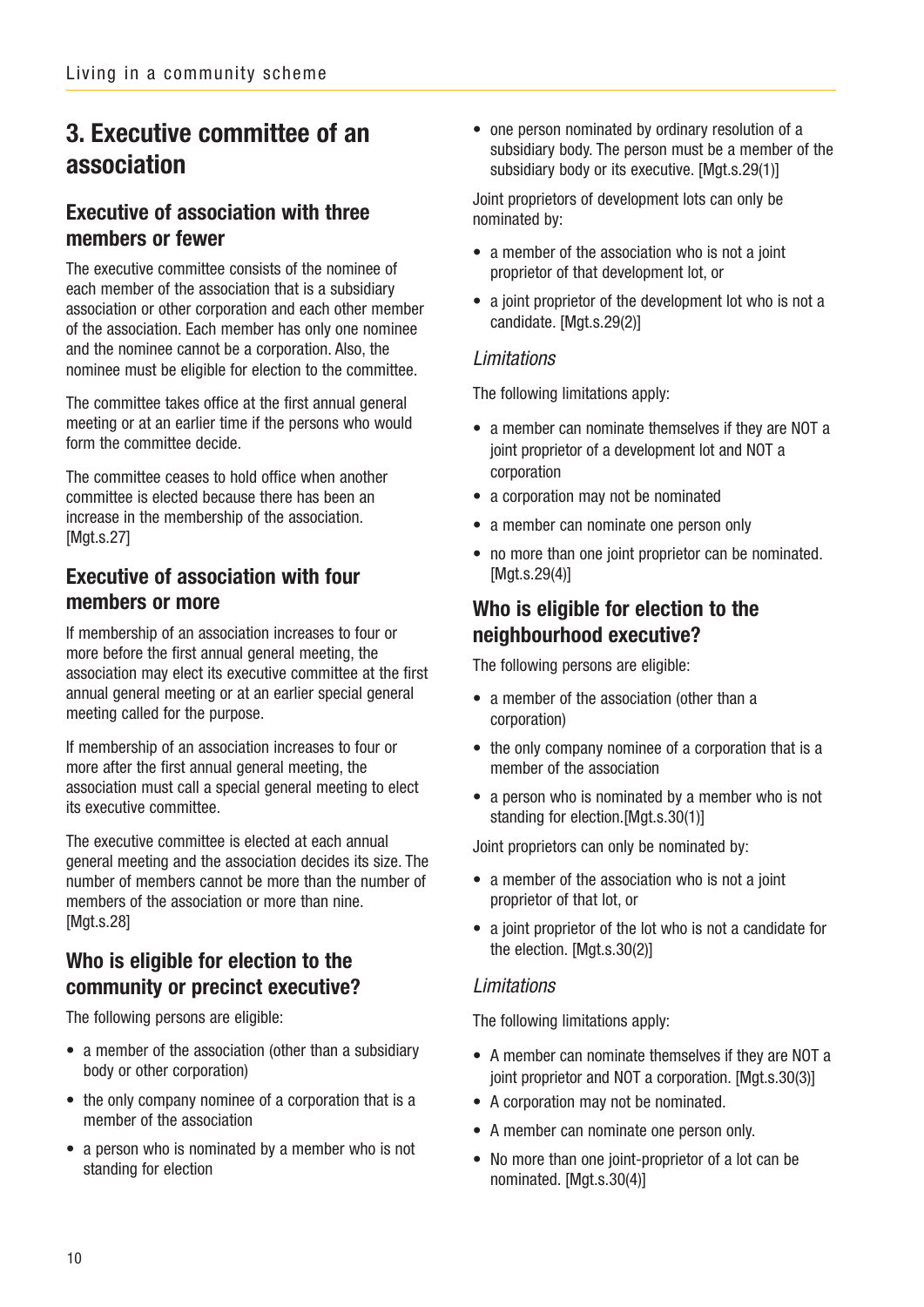### **Meetings of the executive**

#### Holding an executive meeting

The Act does not say how often executive meetings should be held. The management statement must provide for:

- the executive committee, the office-bearers and their functions
- meetings of the executive
- voting in writing
- records of proceedings of the executive. [Dev. Schedule 3, clause 2 and Schedule 4, clause 2]

#### Officers of the executive

At its first meeting, the executive must appoint a chairperson, secretary and treasurer. The same member may be appointed to more than one office.

An office bearer vacates the office if he or she:

- ceases to be a member of the executive
- resigns in writing as an office bearer
- is replaced by the executive. [Mgt.s.34]

#### Chairperson to preside

If the chairperson is present, he or she must preside at all meetings of the executive. If the chairperson is away, the executive must appoint another executive member to chair that meeting only. [Mgt.s.35]

#### Quorum

The quorum for an executive meeting is:

- if there is only one member of the committee the member
- if there are only two members of the committee both of them
- if there are more than two members of the committee - at least half of them. [Mgt.s.38]

If two executive meetings are held at the same time, both are invalid. [Mgt.s.38(1A)]

#### Voting

Each executive member has one vote. The chairperson does not have a casting vote under any circumstances. A decision on any motion at an executive meeting is made by a majority vote. If the quorum is two members the decision must be made by both. [Mgt.s.38(2)]

#### Non-attendance at meetings

An executive member can appoint another proprietor or company nominee, whether or not he or she is a member of the executive already, to vote for him or her at an executive meeting. This must be approved by the executive. [Mgt.s.31]

#### Objection to motions on agenda

Members of the association holding a majority of the total unit entitlements for the scheme can oppose any motion appearing on the agenda for the executive meeting. Written notice of the objection must be given to the secretary of the executive before a decision on the motion is made. However, a subsidiary body may not join in a notice objecting to a motion to the secretary of a community association or a precinct association unless it has been authorised by an ordinary resolution. [Mgt.s.38(3) & (4)]

#### **Records**

The executive must keep:

- minutes of its meetings
- records of its decisions
- records of notices objecting to motions. [Mgt.s.38(7)]

#### Effect of executive decisions

A decision made by the executive is treated as a decision of the association. [Mgt.s.38(5)] No individual executive member can make a decision for the association outside a properly convened meeting. Note: The executive cannot make decisions on a restricted matter (ie. a matter that may be decided only by a unanimous or special resolution or at a general meeting, or that the association has decided must go to a general meeting).

An Act or proceeding of the executive done in good faith is valid even if at the time it was done there was:

- a vacancy in the members of the executive
- a defect in the appointment or disqualification of a member of the executive. [Mgt.s.38(6)]

### **Executive members can be paid**

Office bearers or an executive member can be paid in recognition of services performed. The amount is determined at an annual general meeting and covers the period since the last annual general meeting. [Mat.s.38A]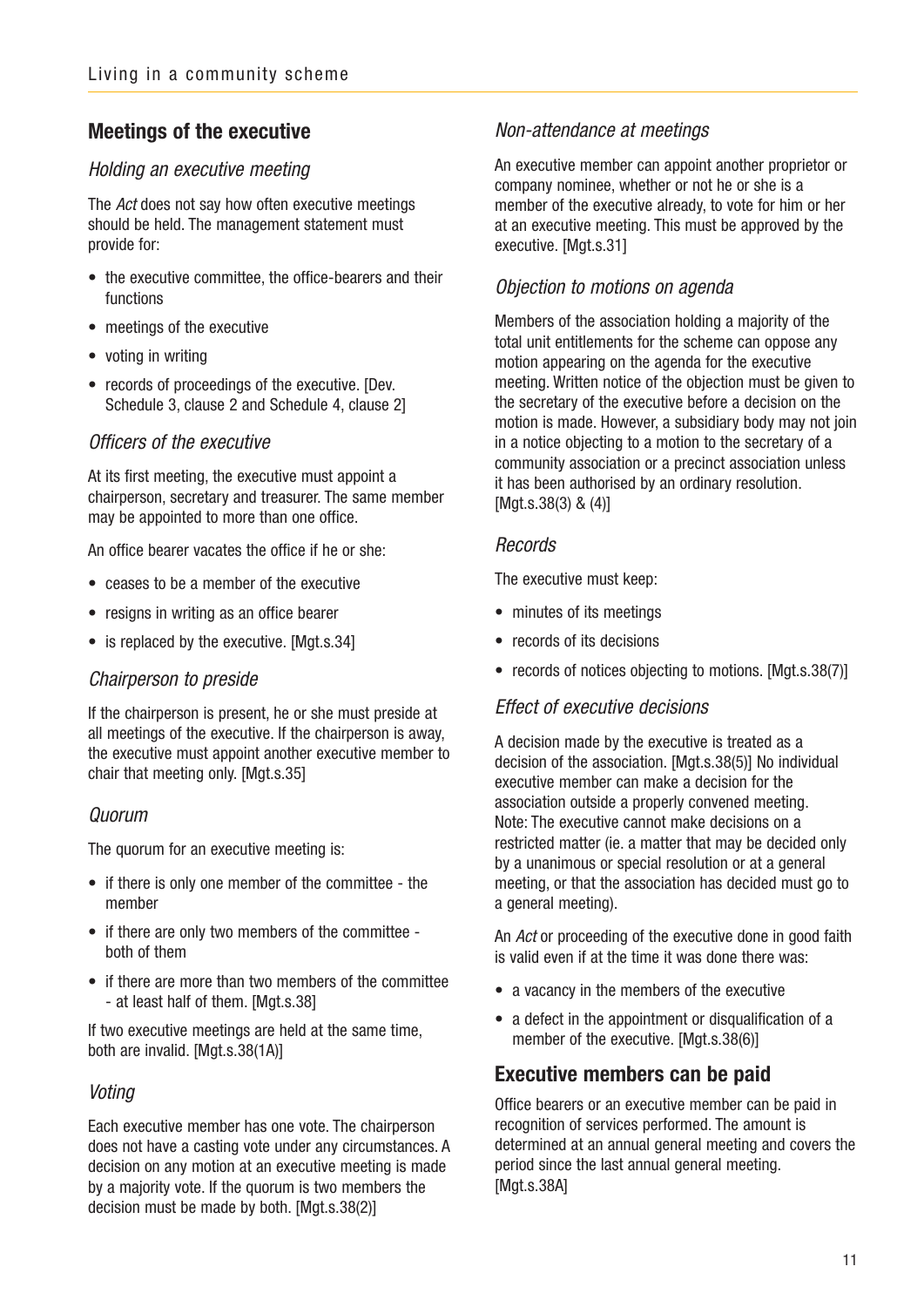## **4. Community managing agents**

A community managing agent may carry out some or all of the functions, duties or powers of an association. Managing agents are licensed under the Property Stock and Business Agents Act 1941.

### **Appointment**

The appointment and giving of powers to a managing agent can only be decided by a majority vote at a general meeting. [Mgt.s.50(1)]. Only a person who holds a community managing agents license under the Property Stock and Business Agents Act 1941 can be appointed. [Mgt.s.50(3)]

A managing agent cannot be given the power to:

- delegate its functions to others
- make a decision on a restricted matter (ie. a matter that may be decided only by a unanimous or special resolution or at a general meeting, or that the association has decided must go to a general meeting)
- set levies. [Mgt.s.50(2)]

#### Appointments during the initial period

The appointment of a licensed managing agent by a community association or a precinct association during the initial period is limited to 2 years. The appointment may be terminated at the first annual general meeting if there is reasonable cause for the termination. [Mgt.s.50(4) & (5)]

The appointment of a licensed managing agent for a neighbourhood association during the initial period ends at the first annual general meeting, unless ratified at that meeting. [Mgt.s.50(6)] The neighbourhood association must inform the managing agent (before making the appointment) that the appointment would end at the first AGM, unless ratified at that meeting. [Mgt.s.50(8)]

#### Managing agent to keep association informed

An association can ask the managing agent in writing to give details of trust accounts, other accounts and financial transactions made on behalf of an association. The information is to be supplied in writing to a member of the executive. [Mgt.s.51]

#### Appointment of an agent by the Tribunal

The Consumer, Trader & Tenancy Tribunal (Tribunal) may appoint a managing agent to:

- carry out all the functions of an association
- carry out all the functions of the executive and/or the chairperson, secretary or treasurer
- carry out only some of those powers.

The functions include performing a duty, for example, work to association property, which has been ordered under the Act and has not been done by the association. It can also include payment of a debt owed by the association.

In some circumstances an adjudicator may refer a matter to the Tribunal recommending the appointment of a managing agent because the association is not doing its work satisfactorily. [Mgt.s.85]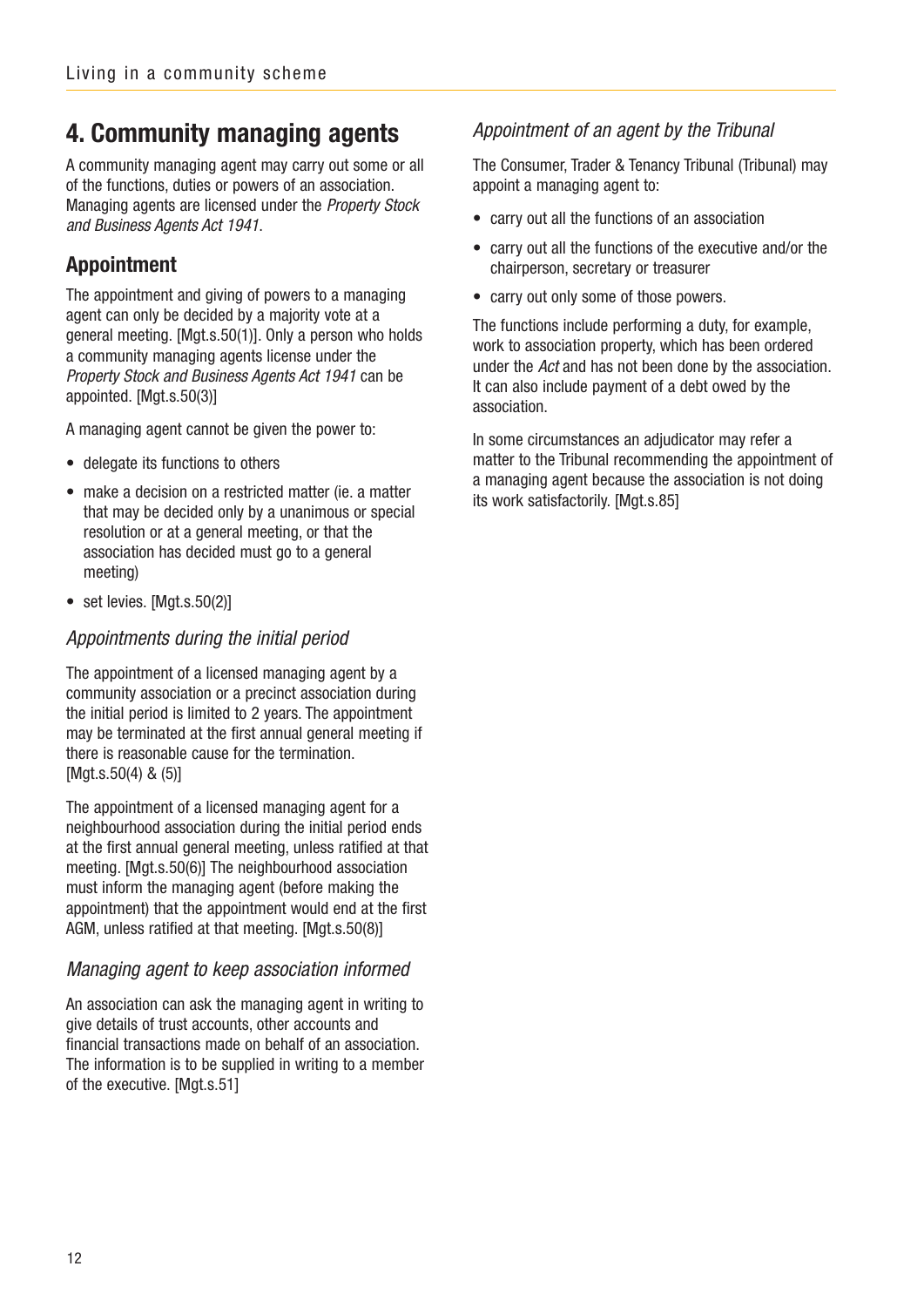## **5. The responsibilities of an association**

### **Books and records the association must keep**

#### Notices, meetings and correspondence

1. The association must record, by mechanical, electronic or other means, all details of notices or orders served on it. [Mgt. Schedule 1, clause 7] These records must be kept for at least 5 years. [Mgt. Schedule 1, clause 9 and Regulation 6]

The following information must be recorded for each notice:

- the date and manner of service
- the part of the scheme it is about
- the date for obeying the order
- the date the order was obeyed. [Mgt. Schedule 1, clause 7]
- 2. The association must keep minutes of its meetings, including details of motions passed, for at least 5 years. [Mgt. Schedule 1, clauses 7 & 9 Regulation 6]
- 3. The association must keep:
	- copies of all correspondence received and sent for at least 5 years
	- notices of association and executive meetings for at least 5 years
	- proxies given to the association for at least 5 years after the proxy expires
	- voting papers for resolutions at association meetings for at least 5 years
	- voting papers for election of the executive committee and officers of the committee for at least 5 years
	- records served on the association by the managing agent for at least 5 years
	- notices specifying an address for service for at least 5 years. [Mgt. Schedule 1, clause 9 and Regulation 6]

#### Financial records and statements

- 1. The association must keep accounting records and financial statements for at least 5 years. [Mgt. Schedule 1, clause 9 and Regulation 6] These include:
	- a receipt book
- a passbook, a deposit book or a statement of deposits and withdrawals in order of date
- a cash record
- a levy register.
- 2. The association must prepare financial statements for:
	- the period beginning on the date the scheme was registered and ending no earlier than two months before the first AGM; and - for each period beginning on the date the last statement was prepared and ending no earlier than two months before the next AGM. [Mgt. Schedule 1, clause 11]

#### Community roll

The community association must prepare and keep a community roll. [Mgt.s.25]. The roll must have separate entries for:

- each community development lot
- each subsidiary scheme
- the association's community property and the community scheme in general [Mgt. Schedule 3, clause 1].

The roll may be maintained in any medium.

- 1. Entries in the roll for each community development lot must include:
	- the proprietor's name and an Australian address for service of notices
	- information given under sections 45 to 49 or obtained from the Land Titles Register. [Mgt. Schedule 3, clause 2]. The Register is kept by the Department of Lands, Land and Property Information Division, and records the names of proprietors and the date they became proprietors. Section 45(1) allows for notices to be given to a community association or precinct association by the proprietor of a development lot advising the lot is now a subsidiary scheme.

Similarly, the new subsidiary scheme is required by section 45(2) to give written notice to the association notifying it of the address for service of notices on the scheme.

Section 46 requires notices to the community association when a development lot or neighbourhood lot is leased.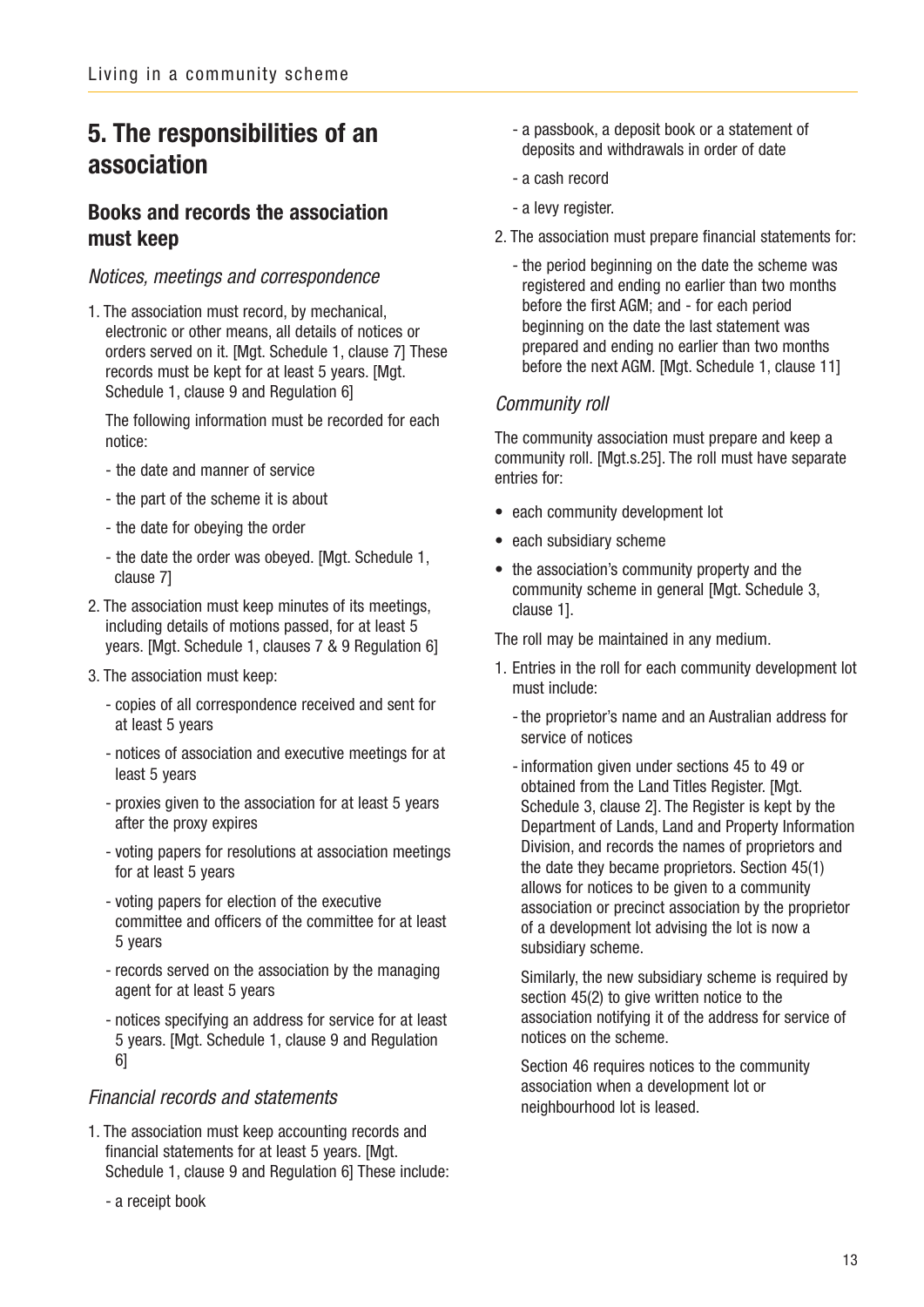Section 46A requires a mortgagee who takes possession of a lot to advise the association within 14 days.

Section 47 allows people who have the right to vote to give notice to the association telling it why (eg. a purchaser or executor of an estate).

- 2. Entries in the roll for the community property and the community scheme in general, must include:
	- the community plan number
	- the name of the original proprietor and an Australian address for notices
	- the name of the managing agent (if there is one) and an Australian address for notices
	- the number of the precinct plan, neighbourhood plan or strata plan for subsidiary bodies
	- the total unit entitlement for the scheme
	- the unit entitlement for each development lot and former development lot
	- insurance details
	- information given under sections 45 to 49 or obtained from the Land Titles Register. [Mgt.] Schedule3, clause 3]

#### Precinct roll

The precinct association must prepare and keep a precinct roll. [Mgt.s.25]. The roll must have separate entries for:

- each precinct development lot
- each subsidiary scheme within the precinct scheme
- the precinct property and the precinct scheme in general. [Mgt. Schedule 3, clause 4]

The roll may be maintained in any medium.

- 1. Entries in the roll for each precinct development lot must include:
	- the proprietor's name and an Australian address for service of notices.
	- information given under sections 45 to 49 or obtained from the Land Titles Register. [Mgt.] Schedule 3, clause 5]. The Register is kept by the Department of Lands, Land and Property Information Division, and records the names of proprietors and the date they became proprietors. Section 45(1) allows for notices to be given to a community association or precinct association by the proprietor of a development lot advising the lot is now a subsidiary scheme.

Similarly, the new subsidiary scheme is required by section 45(2) to give written notice to the association notifying it of the address for service of notices on the scheme.

Section 46 requires notice to the precinct association when a development lot or neighbourhood lot is leased.

Section 46A requires notice to the precinct association mortgagee who takes possession of a lot to advise the association within 14 days.

Section 47 allows people who have the right to vote to give notice to the association telling it why (eg. a purchaser or executor of an estate).

- 2. Entries in the roll for the precinct property and the precinct scheme in general, must include:
	- the precinct plan number
	- the name of the original proprietor and an Australian address for notices
	- the name of the managing agent (if there is one) and an Australian address for notices
	- the number of the neighbourhood plan or strata plan for subsidiary bodies
	- the total unit entitlement for the scheme
	- the unit entitlement for each precinct development lot and former precinct development lot
	- insurance details
	- information given under sections 45 to 49 or obtained from the Land Titles Register [Mgt. Schedule3, clause 6].

#### Neighbourhood roll

The neighbourhood association must prepare and keep a neighbourhood roll [Mgt.s.25]. The roll must have separate entries for:

- each neighbourhood lot
- the neighbourhood property and the neighbourhood scheme in general [Mgt. Schedule 3, clause 7].

The roll may be maintained in any medium.

- 1. Entries in the roll for each neighbourhood lot must include:
	- the proprietor's name and an Australian address for service of notices
	- information given under sections 45 to 49 or obtained from the Land Titles Register. [Mgt. Schedule 3, clause 8]. The Register is kept by the Department of Lands, Land and Property Information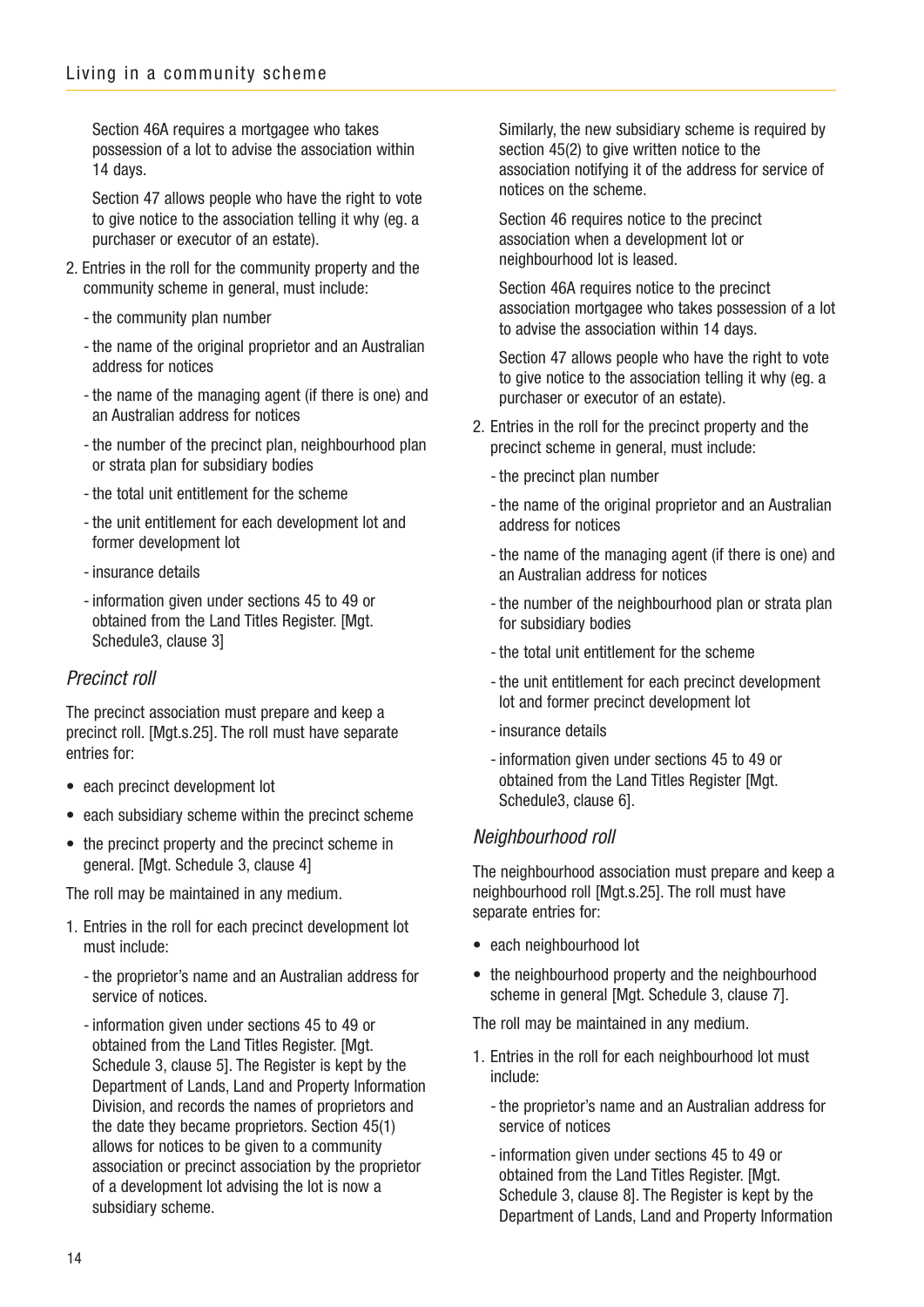Division, and records the names of proprietors and the date they became proprietors. Sections 45(1) allows for notices to be given to a community association or precinct association by the proprietor of a development lot advising the lot is now a subsidiary scheme.

Similarly, the new subsidiary scheme is required by section 45(2) to give written notice to the association notifying it of the address for service of notices on the scheme.

Section 46 requires notice to the neighbourhood association when a development lot or neighbourhood lot is leased.

Section 46A requires a mortgagee who takes possession of a lot to advise the association within 14 days.

Section 47 allows people who have the right to vote to give notice to the association telling it why (eg. a purchaser or executor of an estate).

- 2. Entries in the roll for the neighbourhood property and the neighbourhood scheme in general, must include:
	- the neighbourhood plan number
	- the name of the original proprietor and an Australian address for notices
	- the name of the managing agent (if there is one) and an Australian address for notices
	- the total unit entitlement for the scheme
	- the unit entitlement for each precinct development lot and former precinct development lot
	- insurance details
	- information given under sections 45 to 49 or obtained from the Land Titles Register [Mgt. Schedule3, clause 9].

### **Insurance the association must have**

#### Building insurance

An association must insure buildings or structures on its association property under a damage policy with an approved insurer. [Mgt.s.39(1)]

A damage policy must cover the building/structure if damaged or destroyed by fire, lightning, explosion or any other thing in the policy:

• for the costs of rebuilding (where destroyed) or the replacement (where damaged but not destroyed) of the building/structure back to the same condition it was in when new, and

- for the payment of removal of debris and the payment of architects and others whose services are needed for the replacement or reinstatement, and
- for estimated increases in the above costs during the period of 18 months from the date of the policy. [Regulation 15]

The building/structures must be valued at least every 5 years and insured for at least that value. [Mgt.s.39A]

### Public liability insurance

The association must insure against damage to property, death or injury (including events on open or private access ways) for which the association could become responsible. [Mgt.s.40(2)(b)]. The minimum amount of cover is \$10 million. [Regulation 16]

### Workers compensation insurance

The association must have workers compensation insurance where it is required under the Workers Compensation Act 1987. [Mgt.s.40(2)(a)]

You may get further information on the Workers Compensation Act from the WorkCover Authority, 92-100 Donnison Street, Gosford NSW 2250, Tel. 13 10 50.

### Voluntary workers insurance

The association must insure against any damage that it may become responsible for because of work done by a voluntary worker for the association and for the accidental injury or accidental death of a voluntary worker. [Mgt.s.40(2) (c)&(d)]

### **Levies and the administrative and sinking fund**

An association must levy its members in the scheme to raise enough funds to carry out its duties. [Mgt. Schedule 1, clause 13(4)]. All levies must be worked out in proportion to the unit entitlements of the lots. [Mgt.s.20]

### Administrative fund

The administrative fund is for day-to-day recurrent expenses. The amount in it must be enough for the association to pay its expenses:

• for the cost of maintaining the association property, including personal property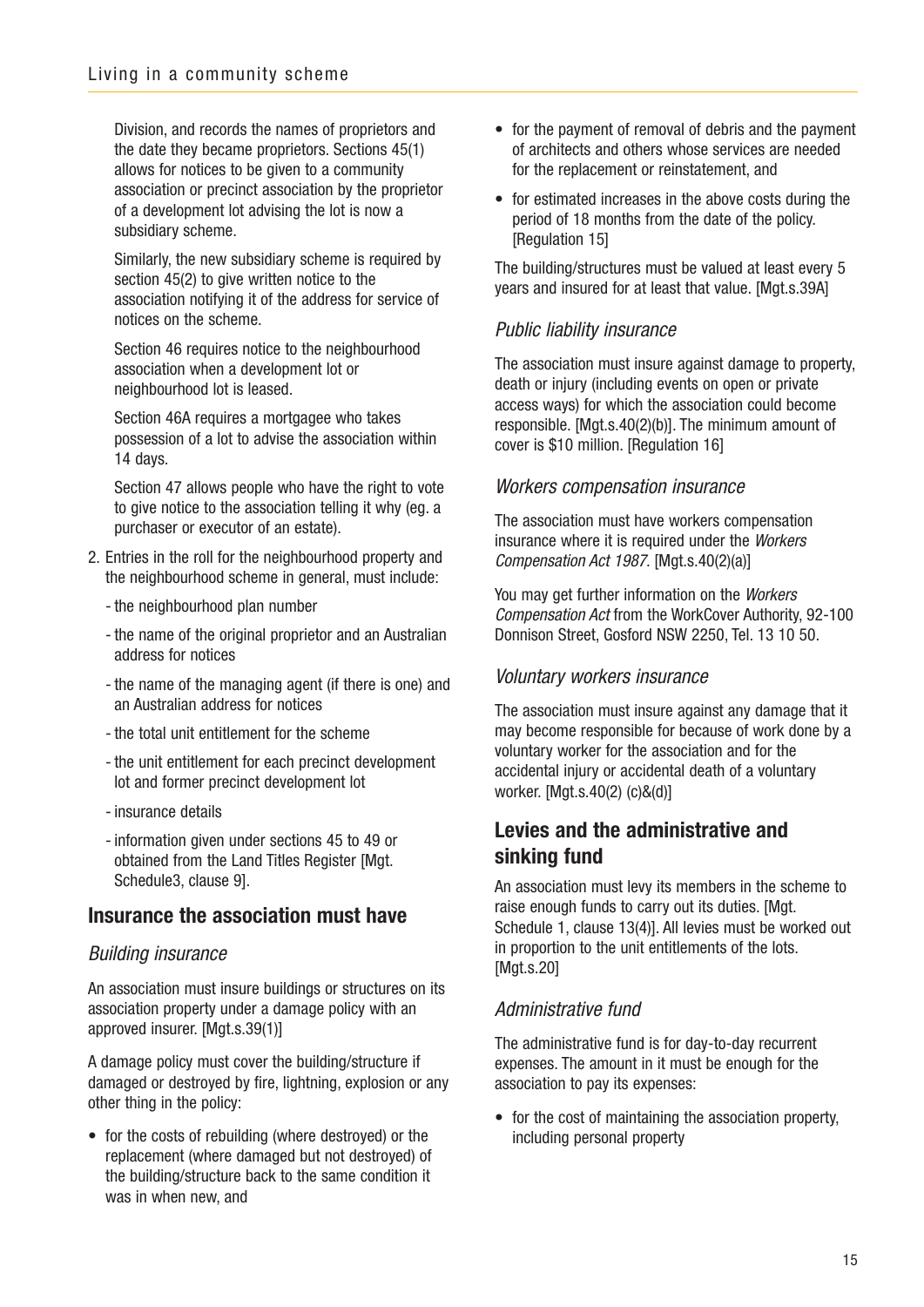- for the payment of insurance premiums
- for levies imposed by a community or precinct association
- for any other recurrent expenses. [Mgt. Schedule 1, clause 13(1)]

#### Sinking fund

The sinking fund is to cover future capital needs. The amount in the fund must be enough to cover all the association's expenses:

- for painting/re-painting structures that are part of its association property
- for obtaining personal property (eg. mowers or washing machines)
- for replacing personal property
- for renewing or replacing any fixtures or fittings that are part of its association property
- for other capital expenses. [Mgt. Schedule 1, clause 13(2)]

### Transfer of money between funds

An association can transfer money from one fund to the other or make a payment from one fund that should have been paid from the other. But the association must make a levy to repay that fund within three months after the transfer or payment of monies. [Mgt. Schedule 1, clause 13(7)]

#### Financial statements

An association must prepare financial statements and present them at the annual general meeting. The first statement is for the period from the date the plan is registered up to a date no more than two months before the first annual general meeting. Succeeding statements are for the period from the last statement to a date no more than two months before the date of the meeting it is presented at. The statements include income and expenditure for the administrative, sinking and any other fund the association has. [Schedule 1, clause 11]

#### Budget estimates and deciding levies

When a levy is to be decided at a meeting a budget must be given showing the existing financial situation and an estimate of receipts and payments. [Mgt.] Schedule 1, clause 13(3) & (4)]. You can give the budget with the notice of the meeting or at the meeting before voting on the motion.

The association may decide to allow payments by instalments. [Mgt. Schedule 1, clause 13(8)]

After the decision is made, the association must write to the members and tell them the amount to pay and the date to pay. [Mgt.s.20(1). This notice only has to be given once.

#### Extra levy

If the association has to pay other expenses that were not budgeted for in the administrative or sinking fund estimates, a levy must be set and the amount collected paid to a fund to meet those extra expenses. [Mgt. Schedule 1, clause 13(6)]

#### Interest and discounts on levies

An unpaid levy gains interest at the rate of 10% simple interest a year if not paid within one month after it is due. The association cannot increase or decrease the interest, but it can make a special resolution to charge no interest. [Mgt.s.20A(1)&(2)]

Unpaid levies, including interest, can be recovered by the association as a debt in court. [Mgt.s.20(13)]

An association may make a special resolution to give a 10% discount where a levy is paid before the day it is due. Payment made on the day it is due does not attract the discount. [Mgt.s.20A(3)]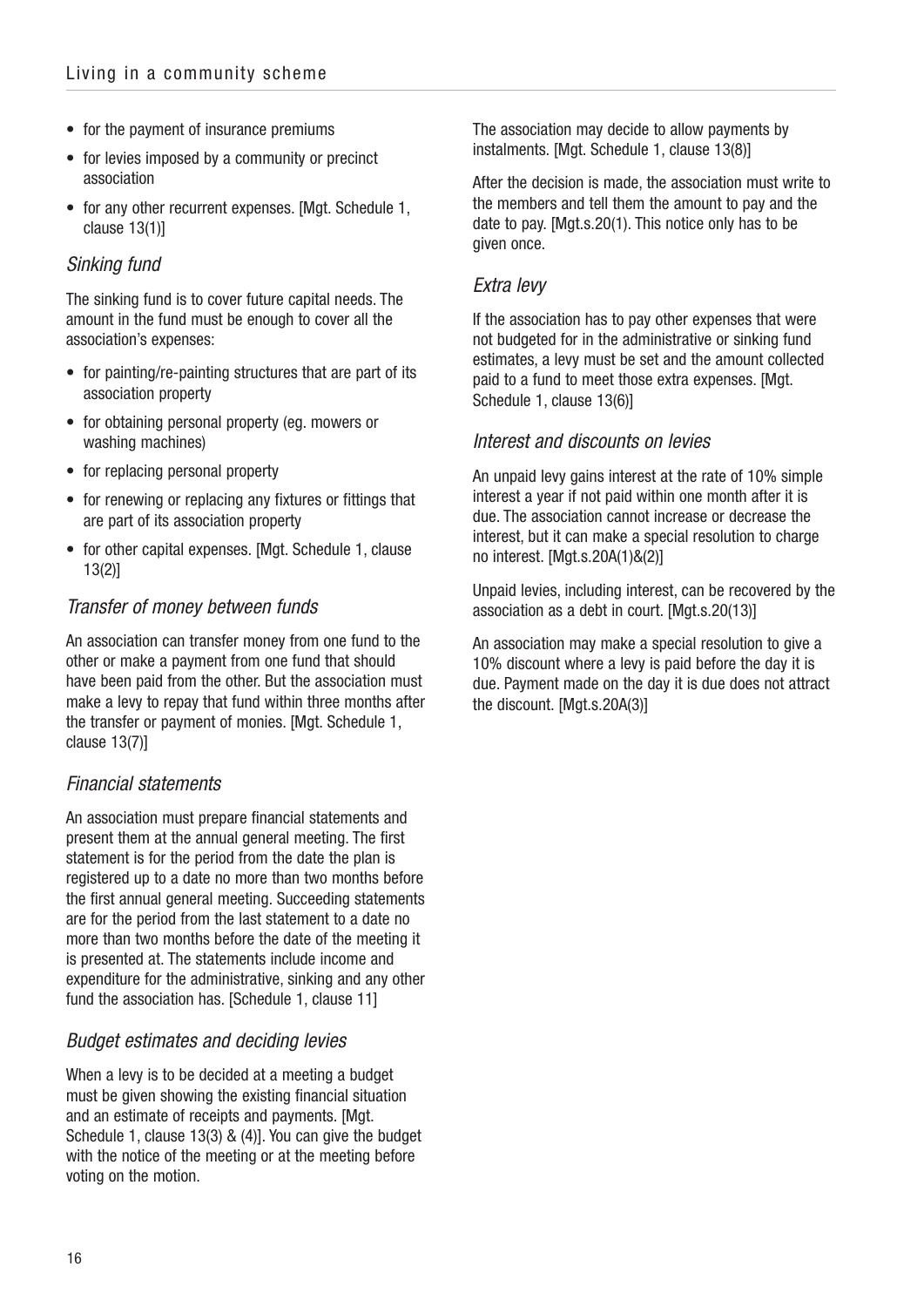## **6. Getting information from the community or precinct**

Before you buy into a community, neighbourhood or precinct scheme, you should get a section 26 certificate. You should also read carefully the management statement to know about the by-laws and controls governing the scheme. (See Appendix (a) on page 24 for important information about the management statement).

### **What is a section 26 certificate?**

A section 26 certificate gives information about a lot or scheme including:

- the name and addresses of the executive members and the managing agent (if there is one)
- the levies to be paid by subsidiary schemes and proprietors
- the rate and amount of interest payable on unpaid levies
- any outstanding levies, including special levies
- any outstanding amount for the use of restricted property. [Mgt.s.26 & Schedule 4, clause 2]

If a levy is outstanding before the certificate is given and it is not shown on the certificate, the purchaser is not responsible for the payment. [Mgt.s.26(5)]

If the information is not supplied the association could be fined up to \$550. [Mgt.s.26(1)]

### **How to get a section 26 certificate**

If you need information from a community or precinct association about a development lot and you are the proprietor of a development lot, or have a proprietor's or mortgagee's written permission, you can write to the community or precinct association and ask for a section 26 certificate about that development lot. [Mgt.s.26(2)(a)]

If you need information from a community or precinct association about a subsidiary scheme and you are the proprietor of a neighbourhood lot or strata lot within the scheme, or have that proprietor's or mortgagee's written permission, you can write to the community or precinct association and ask for a section 26 certificate. [Mgt.s.26(2)(b)]

If information is needed from a community or precinct association about a subsidiary scheme in a community or precinct scheme, an application to the community or precinct association for a section 26 certificate can be made by the subsidiary association or strata corporation, or a person having the association's or corporation's written permission. [Mgt.s.26(2)(c)]

If you need information from a neighbourhood association about a neighbourhood lot and you are the proprietor of a neighbourhood lot, or you have the proprietor's or mortgagee's written permission, you may write to the neighbourhood association and ask for a section 26 certificate. [Mgt.s.26(3)]

The certificate should be issued under the seal of the association and be on the set form. [Mgt. Schedule 4, clause 2]. There is a fee. [Mgt. Regulations clause 19]

### **How to inspect the records of an association**

It is important that you inspect the books and records of an association before buying. Sometimes your solicitor will arrange this for you but not always. There are search companies, which specialise in inspecting the books and they know what to look for.

An inspection will show the history of maintenance on association property and provide a valuable insight into any complaints lodged by other proprietors. It may also show plans for future spending.

In the same circumstances as applying for a section 26 certificate, you may write to the Secretary of the community, precinct or neighbourhood association and ask the Secretary to let you look at the records.

The association must let you look at all the records and should make arrangements with you to do this.

When you are looking at the records you may make copies (eg. a copy of the strata roll). Unless you have the association's permission you must not take any of the records away. [Mgt.s.26 and Schedule 4, clause 1]. There is a fee to look at the records. [Mgt. Regulations clause 20]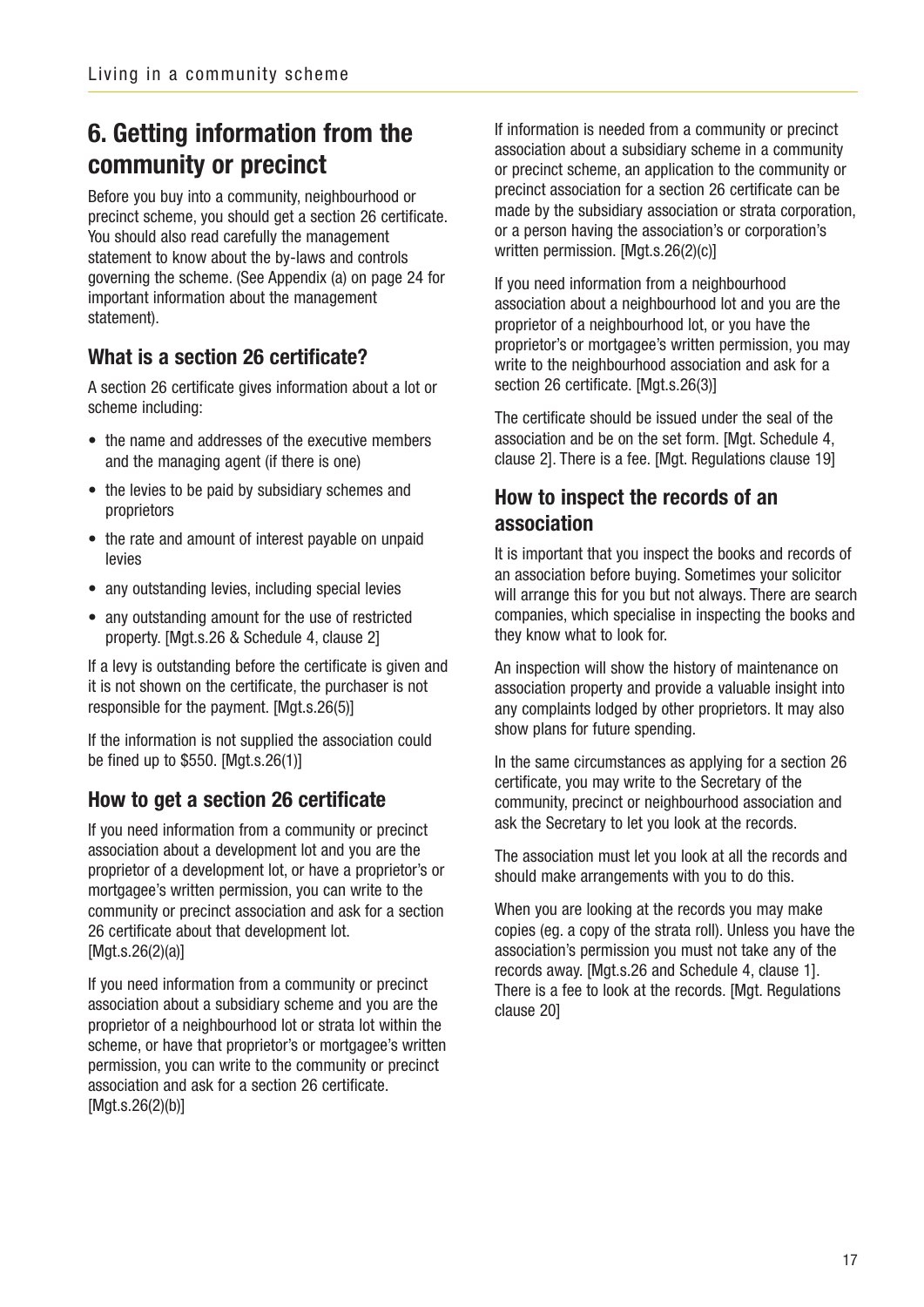## **7. A guide to solving disputes in a community, precinct or neighbourhood scheme**

Community living often brings people of diverse interests and backgrounds close together. While it is to be hoped that every community scheme will operate in a harmonious fashion, from time to time disputes arise and action must be taken to resolve them. While most disputes can be resolved by talking through the issues at hand, outside assistance is sometimes needed.

### **Step 1**

### Talk about it

Sometimes people in dispute have not even spoken to each other about the problem. This makes it very hard for people to continue living together happily.

Have you made every attempt to resolve the dispute with the other party? Would it help to have the association discuss the problem at a meeting?

If the matter remains unresolved, the Community Land Management Act 1989 provides a process where disputes may be taken through an independent mediation and adjudication mechanism.

## **Step 2**

### Mediation

Mediation is a structured negotiation process in which a neutral and independent mediator assists parties in dispute to achieve their own resolution.

The Office of Fair Trading provides a mediation service through the Mediation Services Unit (see page 20 for contact details). Other mediation services, which are approved by the Commissioner for Fair Trading, can be used. Many disputes can be resolved through mediation.

The mediator's role is to:

- help the parties to identify the issues in dispute
- assist the parties, where necessary, to understand their rights and responsibilities under the Act
- suggest options and strategies by which the issues may be addressed.

Mediation is the preferred way to resolve a dispute. Only if mediation is not successful can an application to the community schemes adjudicator or the Tribunal be made.

### **Step 3**

### Notice to comply with a by-law

Where an association is satisfied a proprietor/occupier has breached a by-law it can decide to issue a notice to that person requiring future compliance with the by-law. If it is not complied with, the association may, within 12 months of serving the notice, ask the Tribunal to impose a penalty of up to \$550.

### **Step 4**

### Orders by an adjudicator

The Office of Fair Trading will give you information about the type of disputes an adjudicator can rule on.

The adjudicator can make an order against an association or strata corporation; a managing agent; or the proprietor or occupier of a development lot, neighbourhood lot or strata lot.

The types of disputes the adjudicator can rule on depends on the management statement and functions required by the Act. Generally the adjudicator can order compliance with a function required by the Act or the management statement.

Here are some examples of disputes the adjudicator may rule on if other attempts at resolution fail:

- repairs to association buildings
- enforcing restrictions on use of association property
- parking on association property without approval
- keeping pets without approval
- alterations to association property
- repairs to roadways
- noisy residents
- internal fencing
- storage and collection of garbage.

#### How does the adjudication process work?

A letter will be sent to interested parties asking for submissions (the views of anyone involved).

#### How long does the whole process take?

An adjudicator's order can take between six to ten weeks from the time the application is lodged.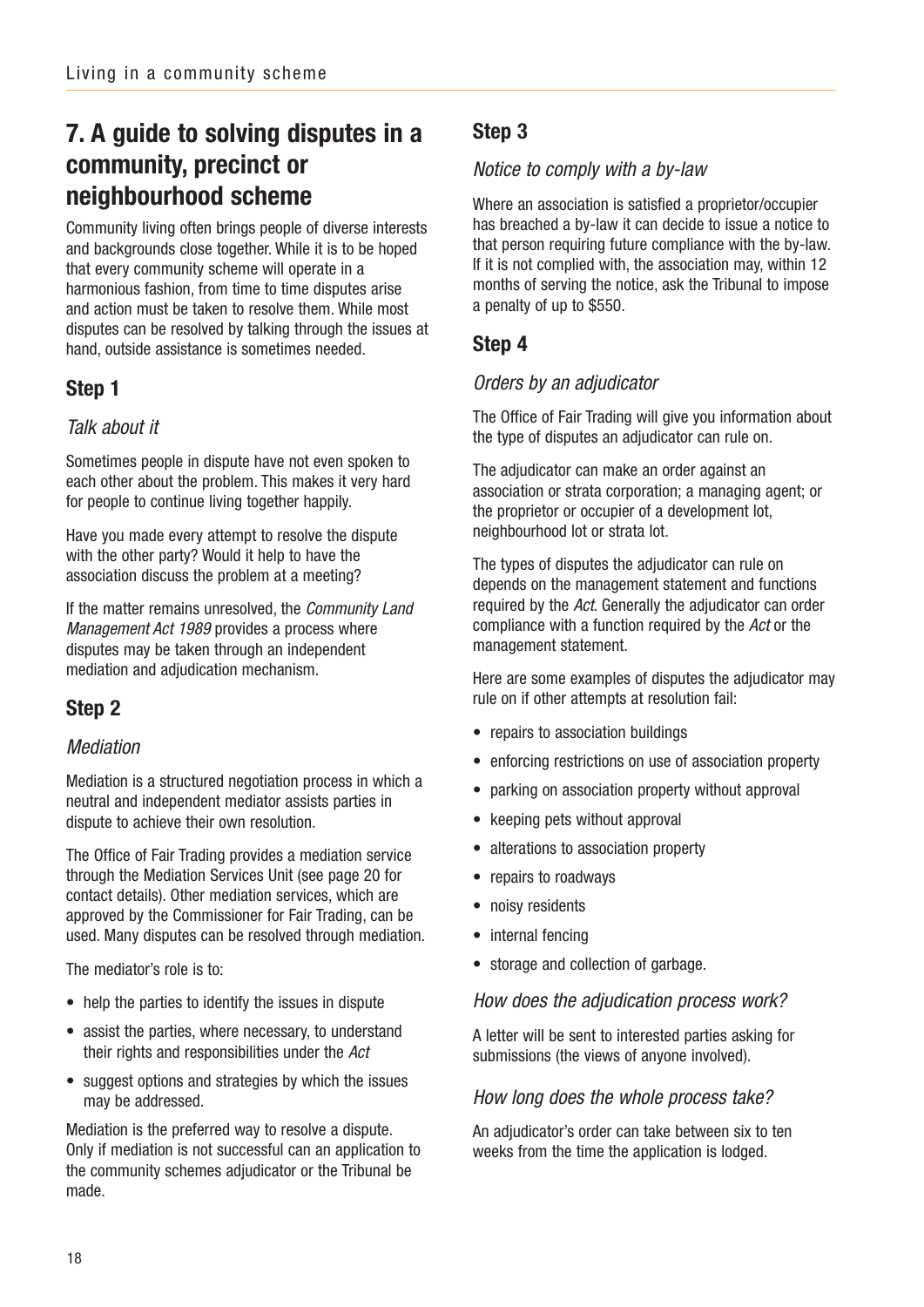#### How is an adjudicator's decision made?

Applications to an adjudicator are dealt with in the office and the people in dispute do not have to appear before anyone. The adjudicator looks at the application and all submissions, as well as decisions made in similar cases. The decision, and the reasons for that decision, is made in writing.

Notice of the order is sent out to the people involved (the person who applied, the person it is against, anyone who sent in a submission and the association).

#### What do you do if you're unhappy about an adjudicator's decision?

You can appeal to the Tribunal but you must do this quickly (within 21 days of the order coming into effect). It may be possible to extend the time to make an appeal to 90 days but you must have good reasons.

However, if the adjudicator dismissed your application, the 21 days cannot be extended and you must appeal within that time.

#### **Step 5**

#### A hearing before the Tribunal

The Office of Fair Trading will give you information about the type of disputes the Tribunal can rule on. Here are some examples:

- appeals against decisions of the adjudicator
- change in unit entitlements
- ending the intial period of a community scheme with no subsidiary scheme
- authorisation of certain acts in the initial period to preserve the facilities of the scheme in the early stages of a development
- change the management statement
- invalidate resolutions made at meetings or elections
- change levies
- change amount of insurance
- appointment of a managing agent.

### How is a Tribunal case different from an adjudicator's case?

The preliminary process is the same (ie. filling in the application, paying the fee, and sending in of submissions) but this time there is an open hearing before the Tribunal. The hearing is similar to a local court although it is not quite as formal. There is one Tribunal for NSW, which has regular hearings in Sydney, and in other metropolitan and country locations.

#### Is a legal practitioner necessary?

A legal practitioner is not necessary. You may present your application yourself.

#### When will the Tribunal make its decision?

Usually the Tribunal makes a decision after everyone has finished giving his or her evidence. Sometimes the Tribunal might want more time to think about it, and will give a reserved decision later. A notice of the order is sent out after the Tribunal makes its decision.

### **How to contact the Office of Fair Trading?**

The Office of Fair Trading is open between the hours of 8.30am and 5.00pm Monday to Friday. Fair Trading can be contacted on 13 32 20 or by facsimile on 9338 7999. Face-to-face interviews can only be made by appointment.

### **How do you apply for assistance in the event of a dispute?**

An application form for mediation, an order from an adjudicator, or a hearing before the Tribunal can be obtained from the Office of Fair Trading, the Registry of the Tribunal or a Fair Trading Centre.

After carefully reading the guide notes, complete the form and return it. There is a fee for each application.

### **Can you appeal a decision by the Tribunal?**

In certain circumstances you may appeal to the Supreme Court. You should get legal advice about this.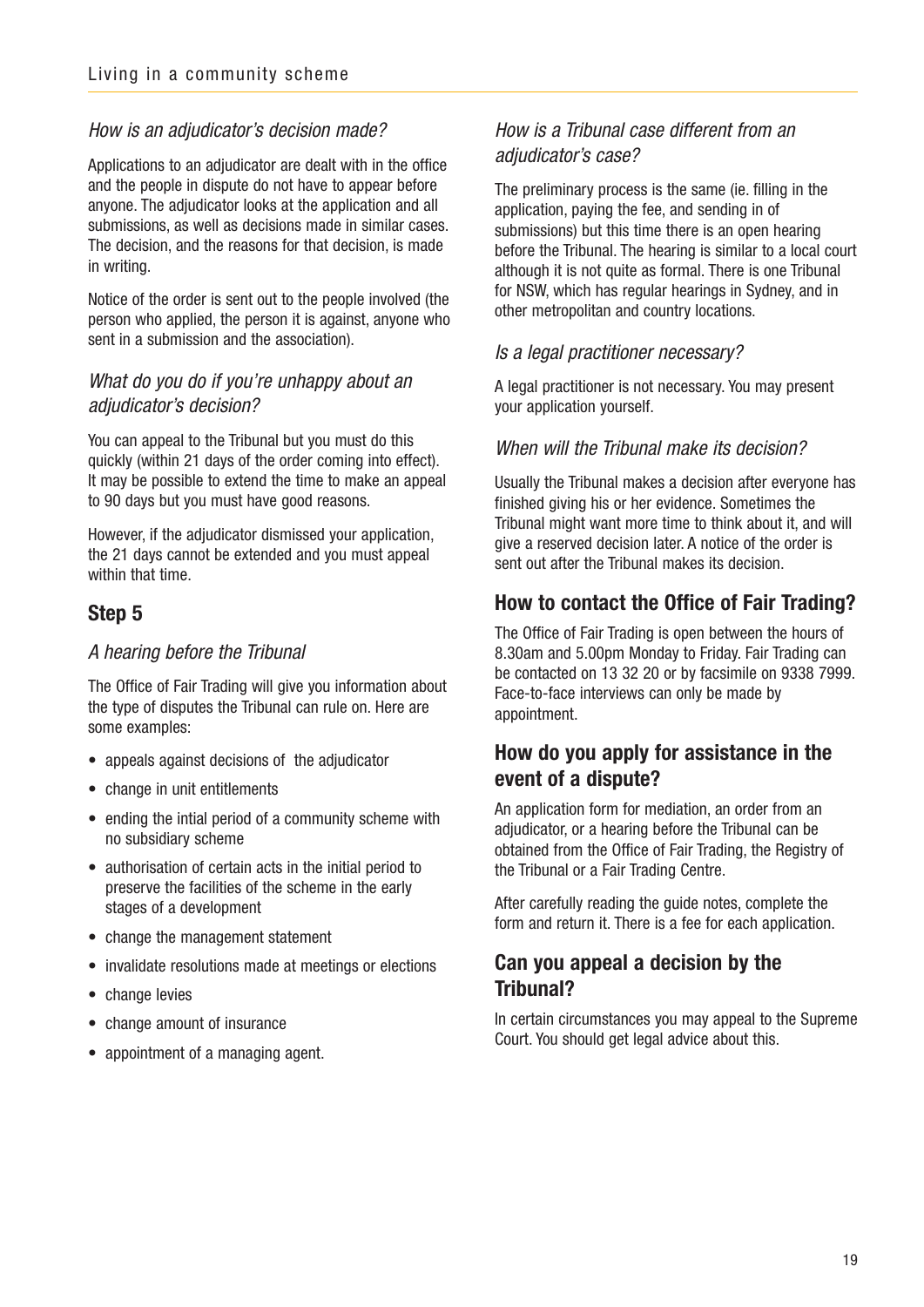## **8. Where to get more information**

### **Office of Fair Trading**

The Office of Fair Trading administers the Property, Stock and Business Agents Act. Community managing agents employed by an association must be licensed under this Act. We can assist with complaints against managing agents.

#### Customer Services Division

Specialist Support Unit Level 6, 1 Fitzwilliam Street Parramatta NSW 2150

Tel: 9895 0297 or toll free 1800 625 963

#### Mediation Services Unit

Tel: 9338 7900 or toll free 1800 451 431 Fax: 9338 7999 Hours of opening: 8:30am - 5:00pm Monday - Friday (Face to face interviews by appointment)

Postal address: Mediation Services Unit PO Box A805 Sydney South NSW 1235

#### Home Building Service

All builders and contractors must be licensed by the Office of Fair Trading. We can also assist with complaints against builders and contractors.

Tel: 13 32 20

### **Other Agencies**

#### NSW Government Bookshop

You can buy copies of the Community Land Development Act 1989 and the Community Land Development Act 1989 the Regulations and any amendments from the Government Bookshop.

Tel: 1300 656 986

#### Consumer, Trader & Tenancy Tribunal

GPO Box 4005, Sydney NSW 2001

Tel: 1300 135 399 Fax: 1300 135 247

### Department of Lands

You can buy copies of registered plans and the management statement, certificates of title for association property and individual lots and by-laws that have been made and registered by an association.

#### Land and Property Information Division

1 Prince Albert Road, Queen Square Sydney NSW 2000

Tel: 9228 6798

#### Community Justice Centres

Community Justice Centres can help people to work out an agreement that suits everyone concerned in a dispute. Look in the New South Wales Government section of the telephone book for the centre nearest to you or visit www.cjc.nsw.gov.au

#### Translation and interpreting services

For people who cannot speak English, telephone interpreters are available through the Translation and Interpreting Service.

Tel: 13 14 50

#### Institute of Strata Title Management

The Institute is the professional body representing member strata and community managing agents.

Suite 311, 3rd Floor 71-73 Archer Street Chatswood NSW 2067

P O Box 129, Chatswood NSW 2057

Tel: 9904 8499 Fax: 9904 8409 website: www.istm.org.au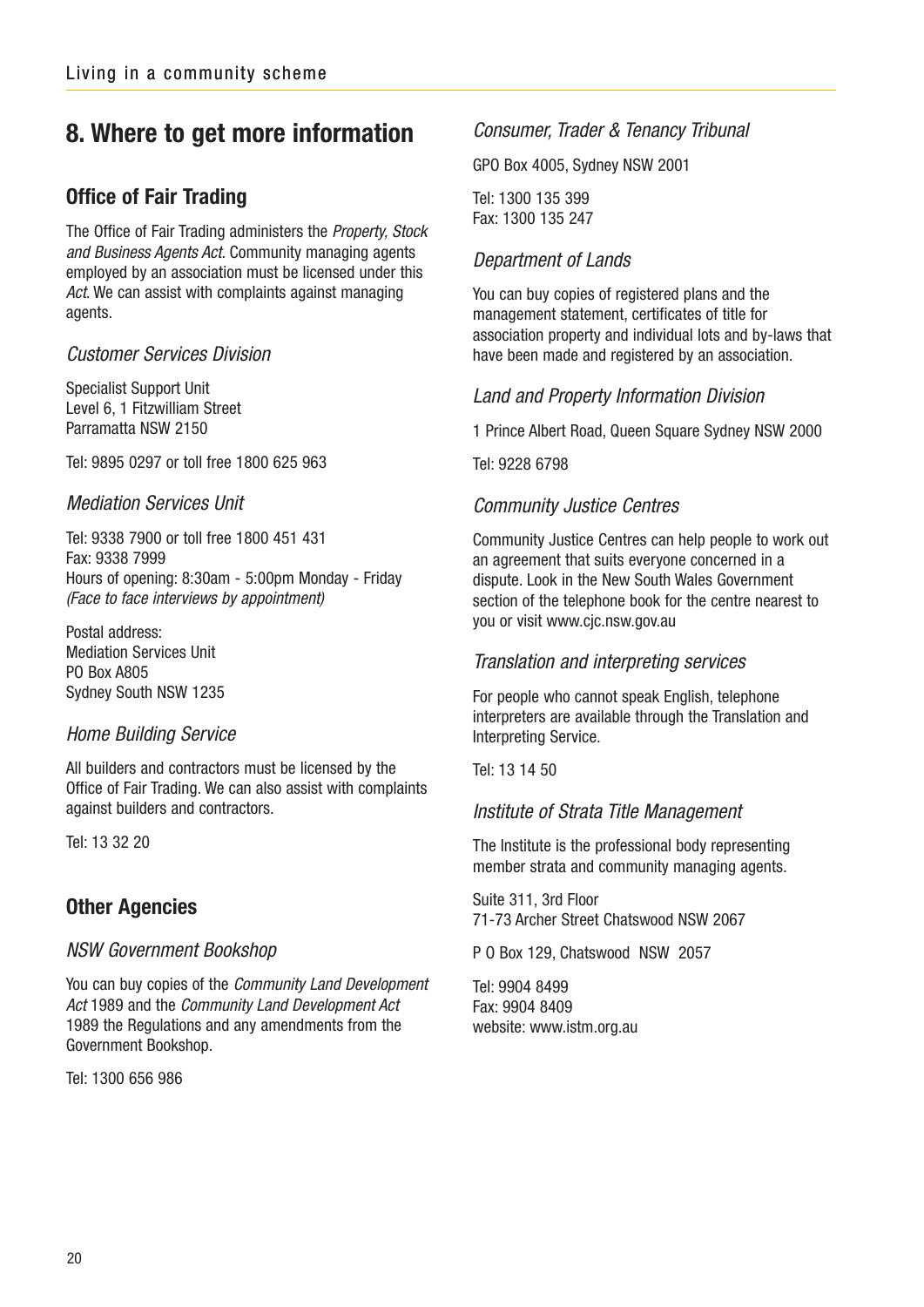## **Dictionary**

| Part 1                 | <b>Definitions</b>                                                                                                                                                                                                                                                                                                     |
|------------------------|------------------------------------------------------------------------------------------------------------------------------------------------------------------------------------------------------------------------------------------------------------------------------------------------------------------------|
| adjudicator            | a community schemes adjudicator appointed under the <i>Community Land</i><br>Management Act 1989                                                                                                                                                                                                                       |
| association            | a community association, precinct association or a neighbourhood association                                                                                                                                                                                                                                           |
| association property   | the lot shown in a community, precinct or neighbourhood plan as community, precinct<br>or neighbourhood property                                                                                                                                                                                                       |
| covenant chargee       | a public authority holding security over a property to secure payment of a judgment<br>debt obtained by it where the owner of the property failed to observe a positive<br>obligation owed to that authority                                                                                                           |
| development lot        | a community development lot or a precinct development lot that has not been severed<br>under section 15 of the <i>Community Land Development Act 1989</i> from the applicable<br>scheme                                                                                                                                |
| former development lot | a precinct parcel, neighbourhood parcel or strata parcel that was a development lot                                                                                                                                                                                                                                    |
| levy                   | an amount of money, set by an association according to unit entitlements, which has<br>to be paid by the proprietors and subsidiary schemes to an association. It is for the<br>general running of the scheme and includes payments for such things as<br>maintenance and upkeep of association property and services. |
| management statement   | a statement that is registered with a community plan, neighbourhood plan or precinct<br>plan as a statement of the by-laws and other particulars governing participation in the<br>scheme                                                                                                                              |
| mortgagee              | a person who lent money to a person to buy a property. The property is mortgaged to<br>the mortgagee in case the person who borrowed the money does not repay it.                                                                                                                                                      |
| occupier/resident      | people who live in the property. They may be tenants, children, relatives, husband,<br>wife, defacto, licensee or any other person who lawfully lives in the property.                                                                                                                                                 |
| original proprietor    | the registered owner of the land when a community plan, precinct plan or<br>neighbourhood plan subdividing the land is registered.                                                                                                                                                                                     |
| proprietor             | a person(s) or company that buys a lot and whose name is shown on the Register at<br>the Office of Land and Property Information NSW                                                                                                                                                                                   |
| restricted matter      | a matter that may be decided only by a unanimous or special resolution or at a<br>general meeting, or that the association has decided must go to a general meeting                                                                                                                                                    |
| restricted property    | association property which has restricted use under the terms of a management<br>statement, or common property in a strata scheme which has restricted use under the<br>by-laws for the strata scheme                                                                                                                  |
| simple interest        | interest payable only on the principal amount of the debt                                                                                                                                                                                                                                                              |
| subsidiary body        | the precinct association, neighbourhood association or strata corporation that is part<br>of the community scheme, or the neighbourhood association or strata corporation that<br>is part of the precinct scheme                                                                                                       |
| subsidiary scheme      | a precinct scheme, neighbourhood scheme or strata scheme that is part of the<br>community scheme, ora neighbourhood scheme or strata scheme that is part of the<br>precinct scheme                                                                                                                                     |
| tribunal               | Consumer, Trader & Tenancy Tribunal                                                                                                                                                                                                                                                                                    |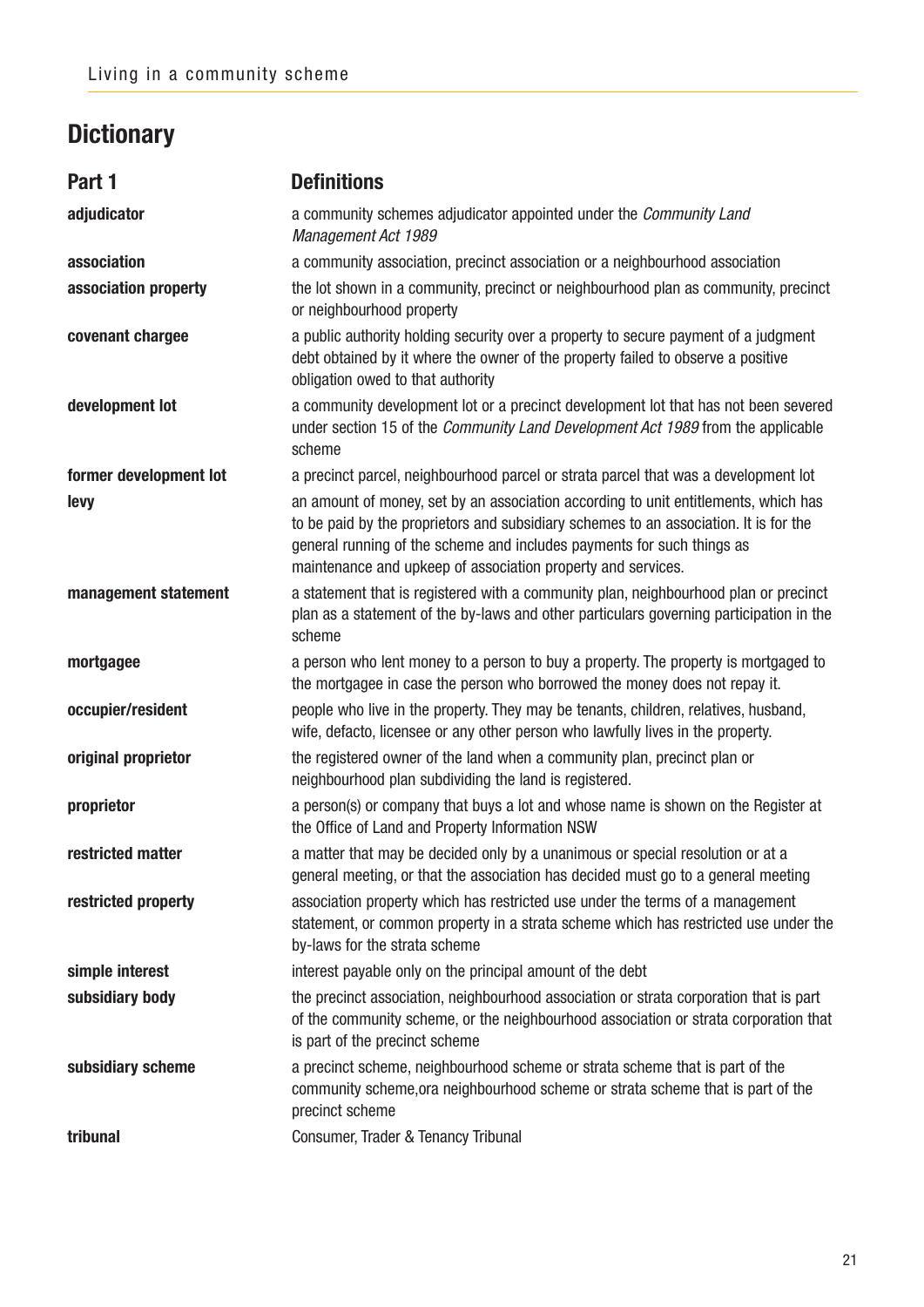**unit entitlement** set out in the Schedule of Unit Entitlements on the registered plan and based on the comparative value of each lot at the time the plan is registered. It is used to calculate each proprietor's contributions for levies and value of votes when a poll is called or special resolution is required

#### **Part 2 Other expressions**

A reference in this booklet to Act or Mgt. is a reference to the Community Land Management Act 1989.

A reference in this booklet to Dev. is a reference to the Community Land Development Act 1989.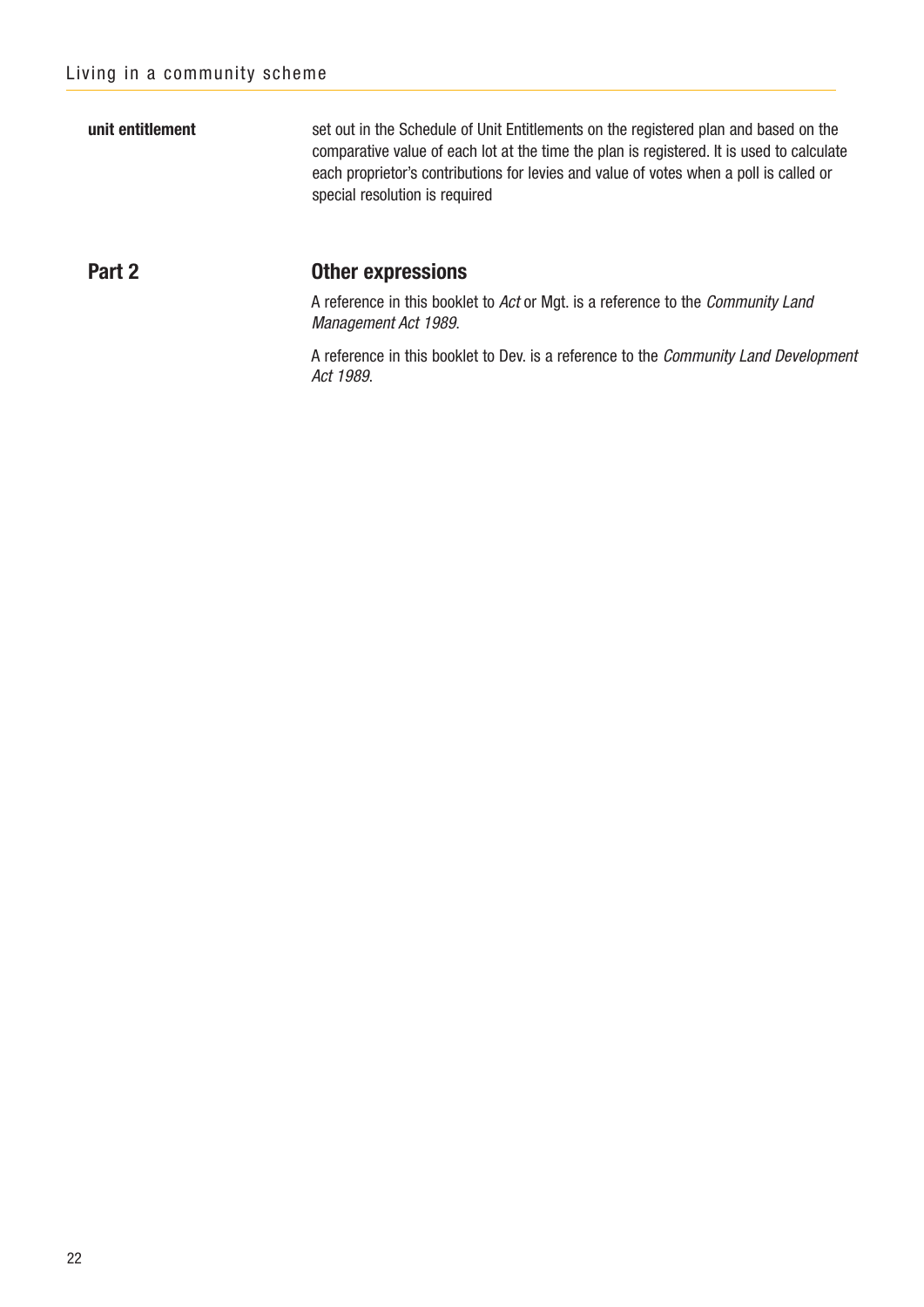## **Appendix (a)**

### **The management statement**

The management statement is a key part of the plan for a community, precinct or neighbourhood scheme. The management statement is registered with the Office of Land and Property Information NSW.

### What must be included in the management statement for community, neighbourhood and precinct schemes?

The management statement must include by-laws, plans and other particulars about:

- (a) the location, control, management, use and maintenance of any part of the association property that is an open access way or a private access way
- (b) the control, management, use and maintenance of any other part of the association property, including any special facilities provided on that property
- (c) matters affecting providing and paying for internal fencing
- (d) the storage and collection of garbage
- (e) the maintenance of water, sewerage, drainage, gas, electricity, telephone and other services
- (f) insurance of the association property
- (g) the executive committee, the office bearers of the committee and their functions
- (h) executive committee meetings
- (i) voting on motions by the executive committee otherwise than at a meeting of the committee
- (j) keeping records of executive committee proceedings. [Dev. Schedules 3 & 4]

### Optional matters in the management statement for community, neighbourhood and precinct schemes?

The management statement may include by-laws, plans and other particulars about:

- (a) the hanging of washing
- (b) safety and security measures
- (c) details of any restricted property
- (d) keeping pets
- (e) the obligation of proprietors not to interfere with the quiet enjoyment of another lot or the association property
- (f) the control of noise levels
- (g) the details of any business or trading by the association and how profits or losses are shared
- (h) the control or preservation of the essence or theme of the development
- (i) architectural and landscaping guidelines
- (j) a diagram to explain statutory easements
- (k) any agreements entered into for providing services or recreational facilities
- (l) a plan about access ways
- (m) by-laws made at the request of public authorities. [Dev. Schedules 3 & 4]

#### By-laws fixing details of development

By-laws identified as controls and preservations of the essence or theme of the scheme may impose restrictions and can only be changed by a unanimous resolution.

Restrictions may:

- (a) limit occupancy to particular persons, for example, horticulturists
- (b) fix architectural, building or landscaping styles, for example, federation style houses
- (c) limit materials to be used in buildings, for example: all dwellings to be brick
- (d) restrict the use of some association property, for example: horses and not motor cars can only use the trotting track. [Mgt. s. 17]

### Matters excluded from management statement for community, neighbourhood and precinct schemes

The management statement must not include any prohibition or restriction that:

- (a) prevents guide dogs being in the scheme
- (b) is based on race or creed, or on ethnic or socioeconomic groupings
- (c) excludes public housing from a scheme. [Dev. Schedule 3, clause 5 and Schedule 4, clause 5]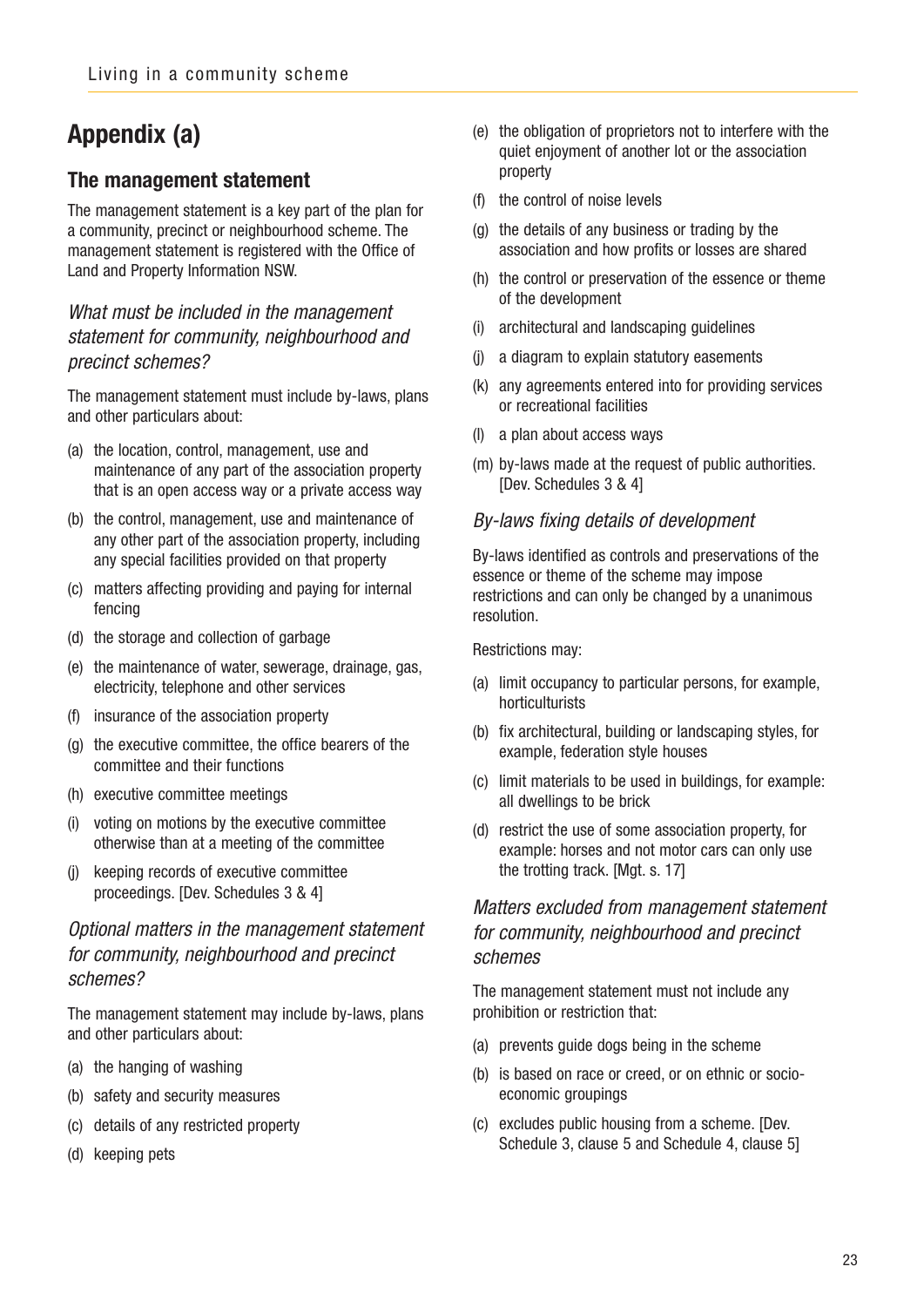### Restricted property

The management statement can restrict the use of association property, or the by-laws under a strata scheme can restrict the use of common property. A management statement that restricts the use of any association property must include:

- (a) a description of the property
- (b) details of persons who can use the property and the terms and conditions imposed on them
- (c) particulars about access to the property, providing keys, hours of use and maintenance of the property
- (d) setting levies for payment by persons who use the property. [Dev. Schedules 3, clause 6 and Schedule 4, clause 6]

#### How can the management statement be changed?

An association may change its management statement about the control, management, administration, use and enjoyment of the lots or the association property.

But the statement cannot be changed in a manner inconsistent with a restriction imposed by the Community Land Management Act for making the change, or in a manner that would make the management statement inconsistent with the Community Land Management Act or the Community Land Development Act. [Mgt.s.14(1),(2)]

#### Resolutions needed to change the statement

#### **Unanimous resolution:**

- if the change affects by-laws that control or preserve the essence or theme of the scheme.
- if the change affects a by-law created by the terms of an order made by the Community Schemes Board or the Tribunal.

#### **Special resolution:**

any other case. [Mgt.s.14(3)]

#### Power of the Tribunal to change the management statement

The Tribunal may cancel or change a part of the management statement. This can happen if it is shown a part is not in the best interests of the members of the association, or the proprietors of neighbourhood or strata lots. [Mgt.s.80]. The Tribunal can also cancel a part of the statement it considers to be invalid. [Mgt.s.81]

#### Changes to the management statement must be registered

A decision by an association, or order of the Tribunal to change the management statement has no effect until the Office of Land and Property Information NSW registers it. Documents must be lodged within two months of the association's resolution to make the change. [Mgt. s. 14]. The Act does not impose a time to register an order made by the Tribunal, but the Tribunal's order is ineffective until it is registered. [Mgt. s. 99]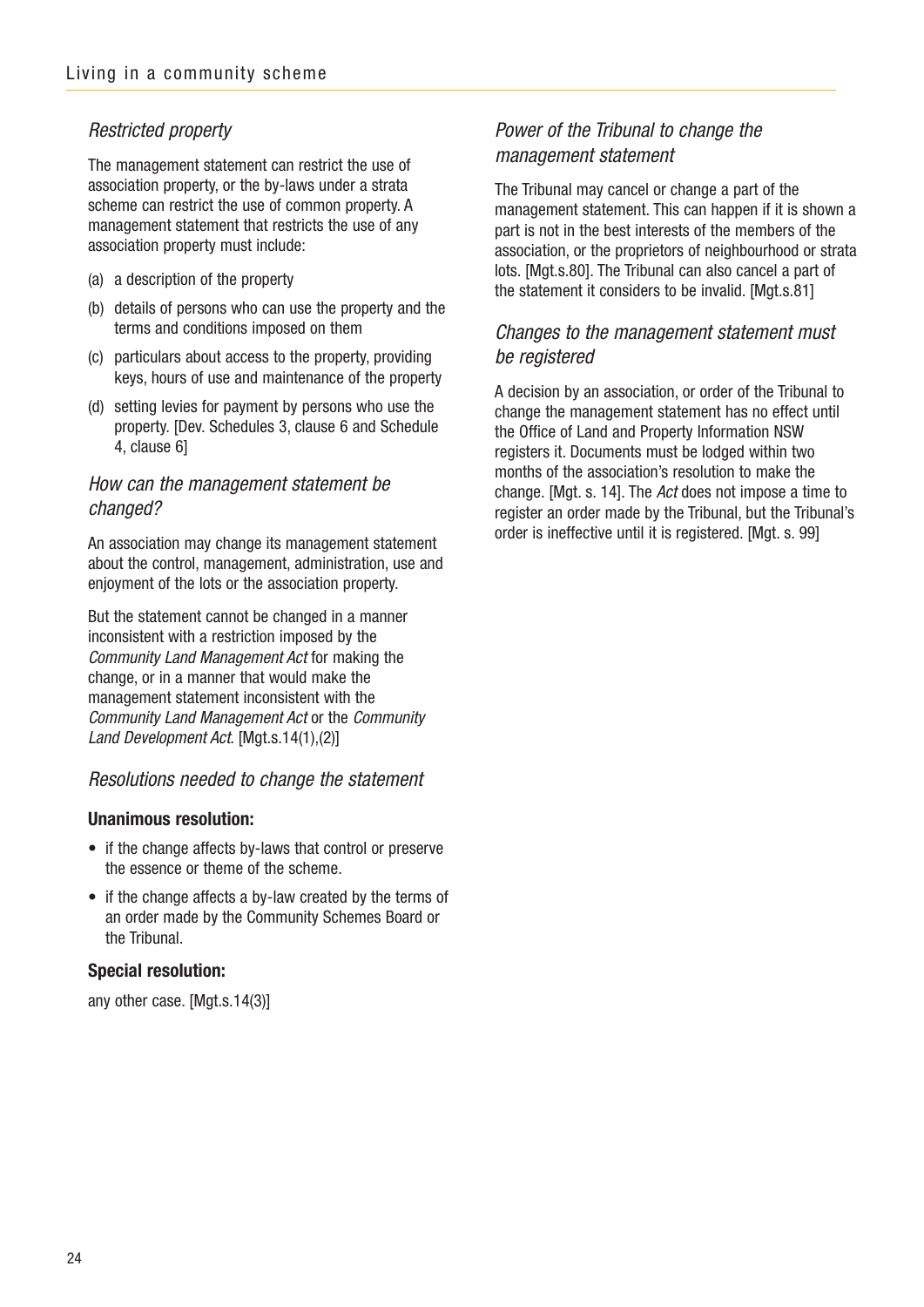## **Index**

Access ways (see Management statement) Act Community Land Development Act 3 Community Land Management Act 3 Adiournment of meeting and the state of the 9 Administrative Fund 15 Agenda 11 objection to motions 11 Annual General Meeting (AGM) 7, 8 Association Property (see Management statement) Building insurance 15 By-laws (see Management statement) 23 Chairperson casting vote 8 duties 8 executive 10 Change management statement 24 Contributions (levies) 16 Definitions 21 Dictionary 21 Discounts on levies 16 Disputes 18 Elections - executive 10 Executive (See also Management statement) chairperson 8 decisions 11 meetings 11 no committee or officers? 6 office bearers 11 quorum 11 records 11 remuneration 11 voting 9 Extraordinary general meeting **7** Fences (see Management statement) Financial statements 16 First Annual General Meeting **5** General meetings 7 Initial period 4 Inspection of records 17

| Insurance (see also Management statement)                  |                |
|------------------------------------------------------------|----------------|
| building                                                   | 15             |
| public liability                                           | 15             |
| workers compensation                                       | 15             |
| voluntary workers                                          | 15             |
| Interest on levies                                         | 16             |
| Levies                                                     |                |
| administrative fund                                        | 15             |
| sinking fund                                               | 16             |
| transfer between funds                                     | 16             |
| financial statements                                       | 16             |
| budget estimates                                           | 16             |
| extra levy                                                 | 16             |
| interest & discounts                                       | 16             |
| Management statement                                       | 24             |
| <b>Managing agent</b>                                      |                |
| appointment                                                | 12             |
| initial period                                             | 5, 12          |
| appointment by Tribunal                                    | 12             |
| trust accounts                                             | 13             |
| Meetings of associations                                   | 7              |
| adjournments                                               | 9              |
| annual                                                     | $\overline{7}$ |
| special                                                    | 7              |
| executive                                                  | 10             |
| Minutes/records of executive<br>(see Management statement) |                |
| Minutes general meetings                                   | 7, 13          |
| Motions                                                    |                |
| put on agenda                                              | 7              |
| amendments                                                 | 8              |
| out of order                                               | 8              |
| Notice of meetings                                         | 7, 8           |
| Original proprietor                                        | 5, 9           |
| Proxy                                                      | 9              |
| Public liability insurance                                 | 15             |
| Quorum                                                     | 8              |
| Records                                                    |                |
| books/records to keep                                      | 13             |
| financial records                                          | 13             |
| inspection of roll                                         | 17             |
| Restricted property (see Management statement)             |                |
| Roll                                                       | 13, 14         |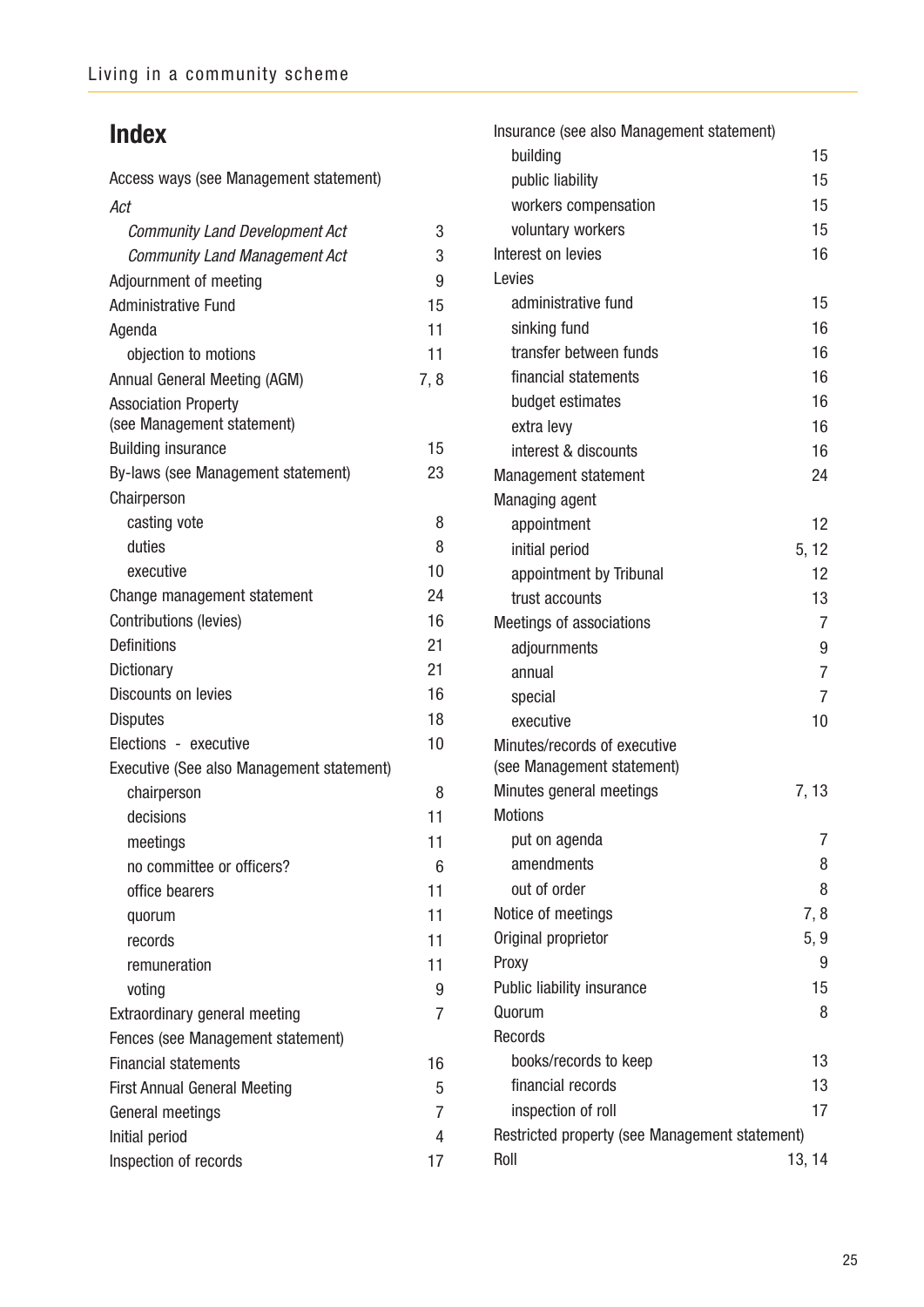| Secretary's duties (see Management statement) |      |
|-----------------------------------------------|------|
| Section 26 certificate                        | 17   |
| Sinking fund                                  | 15   |
| Special general meetings                      | 7    |
| Special resolutions                           | 9    |
| Treasurer's duties (see Management statement) |      |
| Unanimous resolutions                         | 9    |
| <b>Unpaid levies</b>                          | 16   |
| Voluntary workers insurance                   | 15   |
| Voting                                        |      |
| counting votes                                | 9    |
| persons entitled to vote                      | 8, 9 |
| original proprietor                           | 5    |
| Workers compensation insurance                |      |